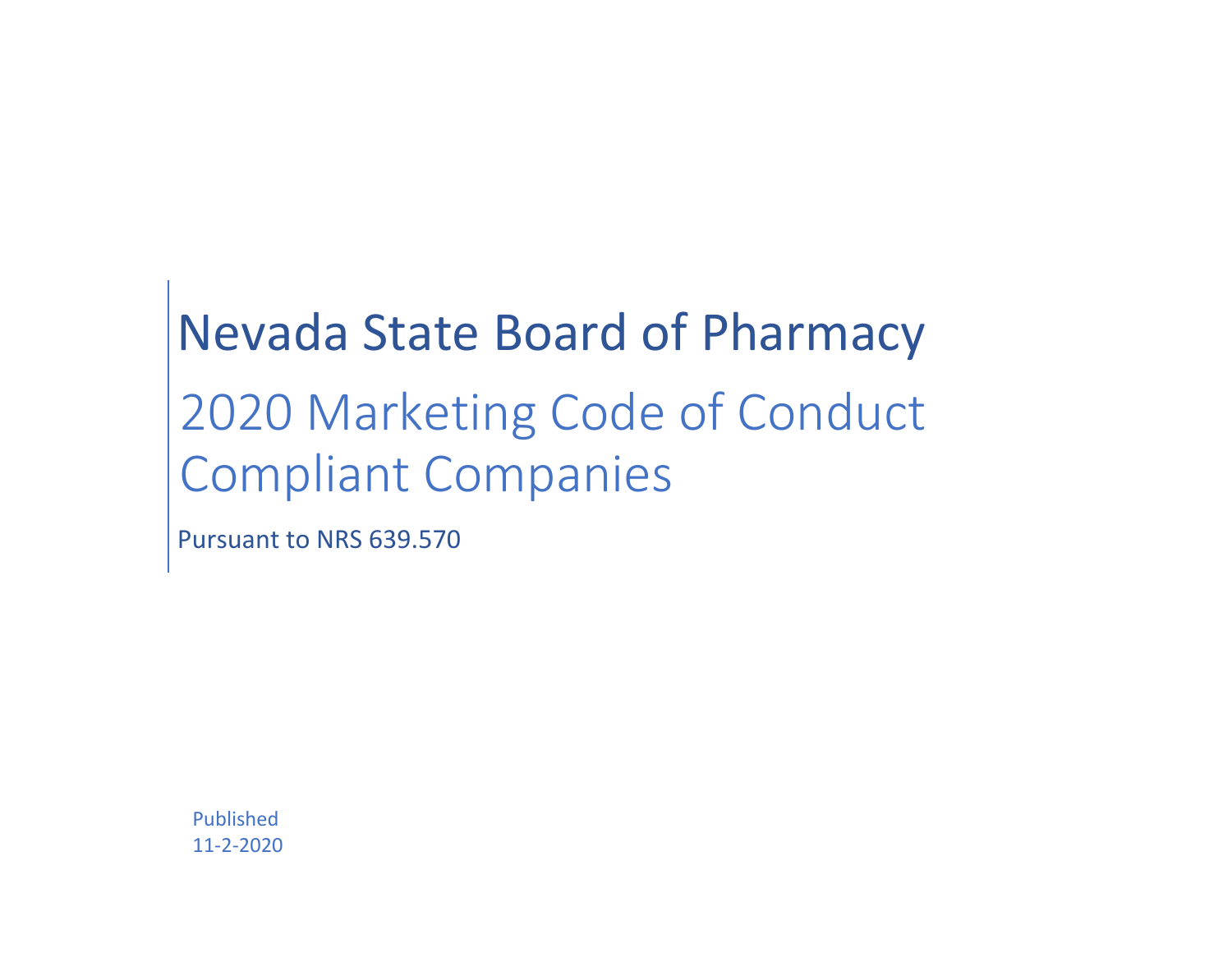## **2020 Nevada Marketing Code of Conduct Compliant Companies**

| <b>Manufacturers and Wholesalers</b>        | <b>Address</b>                                 | City               | <b>ST</b> | Zip   | <b>Submitted under Company</b><br><b>Name: Companies, Affiliated</b><br><b>Companies or Subsidiaries</b><br>included on compliance form |
|---------------------------------------------|------------------------------------------------|--------------------|-----------|-------|-----------------------------------------------------------------------------------------------------------------------------------------|
| Abbott Electrophysiology and Heart Failure  |                                                |                    |           |       | Abbott Laboratories                                                                                                                     |
| Abbott Cardiac Rhythm Management            |                                                |                    |           |       | <b>Abbott Laboratories</b>                                                                                                              |
| Abbott Cardiovascular and Neuromodulation   |                                                |                    |           |       | Abbott Laboratories                                                                                                                     |
| <b>Abbott Diabetes Care Division</b>        |                                                |                    |           |       | Abbott Laboratories                                                                                                                     |
| <b>Abbott Diagnostic Division</b>           |                                                |                    |           |       | <b>Abbott Laboratories</b>                                                                                                              |
| <b>Abbott Laboratories</b>                  | 100 Abbott Park Road, Dept. EC10, Bldg. APGA-2 | <b>Abbott Park</b> | IL        | 60064 | <b>Abbott Laboratories</b>                                                                                                              |
| <b>Abbott Molecular Division</b>            |                                                |                    |           |       | Abbott Laboratories                                                                                                                     |
| <b>Abbott Neuromodulation</b>               |                                                |                    |           |       | Abbott Laboratories                                                                                                                     |
| <b>Abbott Nutrition Products Division</b>   |                                                |                    |           |       | Abbott Laboratories                                                                                                                     |
| <b>Abbott Point of Care Division</b>        |                                                |                    |           |       | Abbott Laboratories                                                                                                                     |
| <b>Abbott Rapid Diagnostics</b>             |                                                |                    |           |       | Abbott Laboratories                                                                                                                     |
| <b>Abbott Structural Heart</b>              |                                                |                    |           |       | Abbott Laboratories                                                                                                                     |
| <b>Abbott Vascular Division</b>             |                                                |                    |           |       | <b>Abbott Laboratories</b>                                                                                                              |
| AbbVie, Inc.                                | 1 N. Waukegan Road                             | North Chicago      | IL        | 60064 | AbbVie, Inc.                                                                                                                            |
| Acadia Pharmaceuticals, Inc.                | 3611 Valley Centre Drive, Suite 300            | San Diego          | CA        | 92130 | Acadia Pharmaceuticals, Inc                                                                                                             |
| Acclarent, Inc.                             | 33 Technology Drive                            | Irvine             | CA        | 92618 | Acclarent, Inc.                                                                                                                         |
| Accuri Cyometers, Inc.                      |                                                |                    |           |       | Becton Dickinson and Company                                                                                                            |
| Accutron, Inc                               |                                                |                    |           |       | Cantel Medical Corp.                                                                                                                    |
| Ace Surgical Supply, Inc.                   | 1034 Pearl St.                                 | <b>Brockton</b>    | MA        | 02301 | Ace Surgical Supply, Inc.                                                                                                               |
| Acell, Inc.                                 | 6640 Eli Whitney Drive, Suite 200              | Columbia           | MD        | 21046 | Acell, Inc.                                                                                                                             |
| Acera Surgical, Inc                         | 10880 Baur Blvd                                | St Louis           | <b>MO</b> | 63132 | Acera Surgical, Inc                                                                                                                     |
| Aclaris Therapeutics, Inc.                  | 640 Lee Road, Suite 200                        | Wayne              | PA        | 19087 | Aclaris Therapeutics, Inc.                                                                                                              |
| Acorda Therapeutics, Inc.                   | 420 Sawmill River Road                         | Ardsley            | <b>NY</b> | 10502 | Acorda Therapeutics, Inc.                                                                                                               |
| Actelion Pharmaceuticals US, Inc.           |                                                |                    |           |       | Johnson & Johnson Pharmaceutical<br>Affiliates                                                                                          |
| Adamas Pharma, LLC                          |                                                |                    |           |       | Adamas Pharmaceuticals, Inc.                                                                                                            |
| Adamas Pharmaceuticals, Inc.                | 1900 Powell Street, Suite 1000                 | Emeryville         | CA        | 94608 | Adamas Pharmaceuticals, Inc.                                                                                                            |
| Adaptive Biotechnologies Corporation        | 1551 Eastlake Avenue East, Ste 200             | Seattle            | <b>WA</b> | 98102 | Adaptive Biotechnologies Corporation                                                                                                    |
| A-Dec Inc                                   | 2601 Crestview Drive                           | Newberg            | <b>OR</b> | 97132 | A-Dec Inc                                                                                                                               |
| <b>Adlon TherapeuticsLP</b>                 |                                                |                    |           |       | Purdue Pharma LP                                                                                                                        |
| Advanced Accelerator Applications USA, Inc. | 57 E Willow Street                             | Millburn           | <b>NJ</b> | 07041 | Advanced Accelerator Applications USA, Inc.                                                                                             |
| Advanced Respiratory, Inc.                  |                                                |                    |           |       | Hill-Rom Holdings, Inc.                                                                                                                 |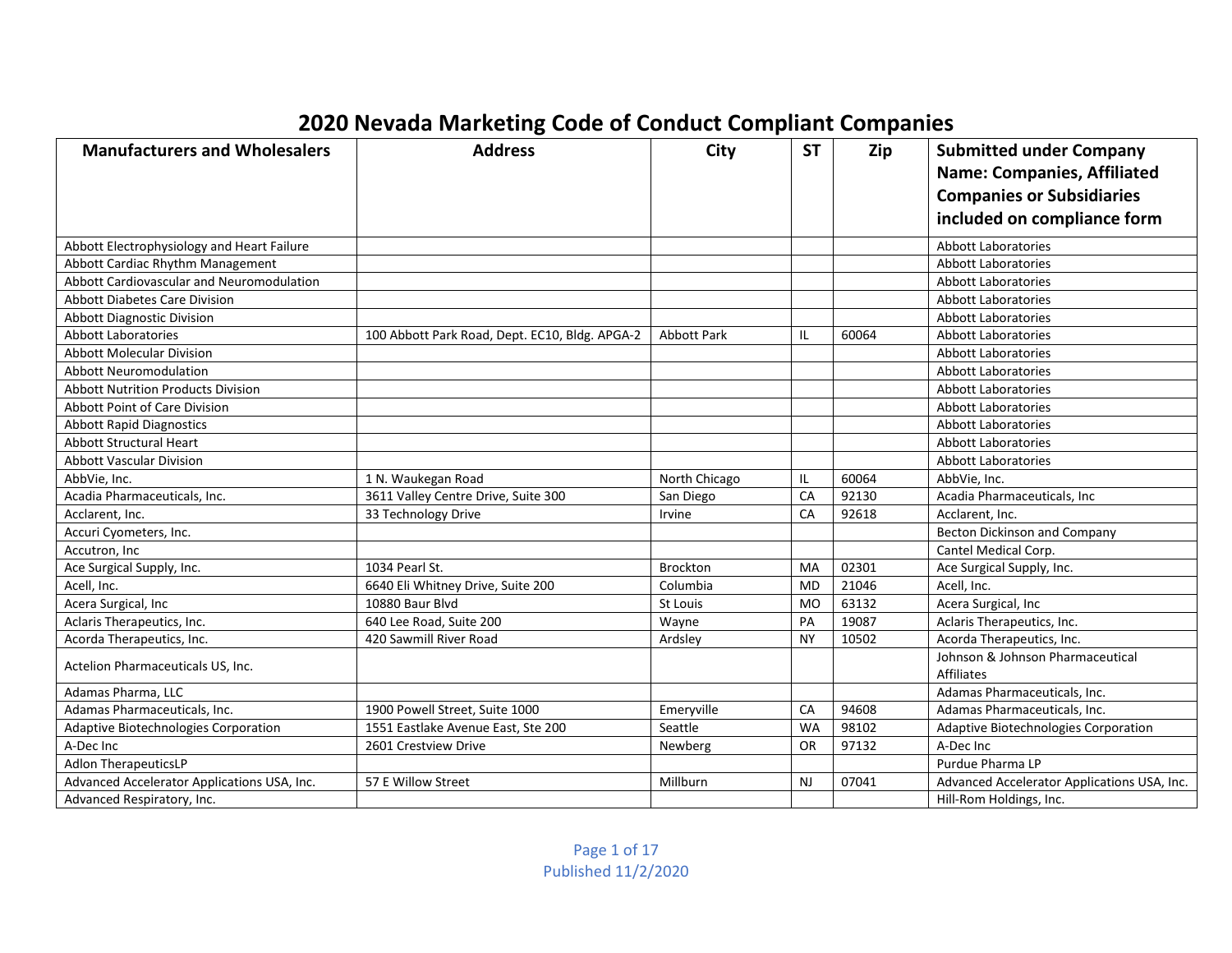| Advanced Sterilization Products Services, Inc.                      | 6920 Seaway Boulevard                     | Everett                   | <b>WA</b> | 98203 | Advanced Sterilization Products Services,<br>Inc. |
|---------------------------------------------------------------------|-------------------------------------------|---------------------------|-----------|-------|---------------------------------------------------|
| Aegerion Pharmaceuticals. Inc. (Amryt)                              | 245 First Street, 18th Floor              | Cambridge                 | MA        | 02142 | Aegerion Pharmaceuticals. Inc. (Amryt)            |
| Aerie Pharmaceuticals, Inc.                                         | 550 Hills Drive, 3rd Floor                | Bedminster                | <b>NJ</b> | 07921 | Aerie Pharmaceuticals, Inc.                       |
| Aesculap Implant Systems, Inc.                                      | 3773 Corporate Parkway                    | <b>Center Valley</b>      | PA        | 18034 | Aesculap Implant Systems, Inc.                    |
| Aesculap, Inc.                                                      | 3773 Corporate Parkway                    | <b>Center Valley</b>      | PA        | 18034 | Aesculap, Inc.                                    |
| Afaxys Pharma, LLC                                                  | PO Box 20639                              | Charleston                | SC        | 29413 | Afaxys Pharma, LLC                                |
| Aimmune Therapeutics, Inc.                                          | 8000 Marina Blvd. Suite 300               | <b>Brisbane</b>           | CA        | 94005 | Aimmune Therapeutics, Inc.                        |
| Agios Pharmaceuticals, Inc.                                         | 88 Sydney St                              | Cambridge                 | <b>MA</b> | 02139 | Agios Pharmaceuticals, Inc.                       |
| Akcea Therapeutics, Inc.                                            | 22 Boston Wharf Road                      | <b>Boston</b>             | MA        | 02210 | Akcea Therapeutics, Inc.                          |
| Akebia Therapeutics, Inc.                                           | 245 First Street, Suite 1400              | Cambridge                 | MA        | 02142 | Akebia Therapeutics, Inc.                         |
| Alamo Pharma Services, Inc.                                         |                                           |                           |           |       | <b>Mission Pharmacal Company</b>                  |
| <b>Alcon Vision</b>                                                 | 6201 South Freeway                        | Fort Worth                | <b>TX</b> | 76134 | Alcon Vision                                      |
| Alden Optical Laboratories, Inc.                                    |                                           |                           |           |       | Bausch Health US, Inc.                            |
| <b>Aldenex Vision LLC</b>                                           |                                           |                           |           |       | Bausch Health US, Inc.                            |
| Alexion Pharmaceuticals, Inc                                        | 121 Seaport Boulevard                     | <b>Boston</b>             | MA        | 02210 | Alexion Pharmaceuticals, Inc                      |
| ALK-Abello, Inc.                                                    | 1700 Royston Lane                         | <b>Round Rock</b>         | <b>TX</b> | 78664 | ALK-Abello, Inc                                   |
| Alkermes, Inc.                                                      | 852 Winter Street                         | Waltham                   | MA        | 02451 | Alkermes, Inc.                                    |
| Allen Medical Systems, Inc.                                         | 825 Winter                                | Waltham                   | MA        | 02461 | Hill-Rom Holdings, Inc.                           |
| Allergan, PLC                                                       | 5 Giralda Farms                           | Madison                   | <b>NJ</b> | 07940 | Allergan, PLC                                     |
| Almirall, LLC                                                       | 707 Eagleview Blvd Ste 200                | Exton                     | PA        | 19341 | Almirall, LLC                                     |
| <b>Alnylam Pharmaceuticals</b>                                      | 300 Third Street                          | Cambridge                 | MA        | 02142 | <b>Alnylam Pharmaceuticals</b>                    |
| Alverix, Inc.                                                       |                                           |                           |           |       | <b>Becton Dickinson and Company</b>               |
| AMAG Pharma USA                                                     | 1099 Winter Street, Suite 3000            | Waltham                   | MA        | 02451 | AMAG Pharmaceuticals, Inc.                        |
| AMAG Pharmaceuticals, Inc.                                          | 1100 Winter Street                        | Waltham                   | MA        | 02451 | AMAG Pharmaceuticals, Inc.                        |
| Amarin Pharma, Inc.                                                 | 440 Route 22, Suite 300                   | bridgewater               | <b>NJ</b> | 08807 | Amarin Pharma, Inc.                               |
| <b>AMATECH Corporation</b>                                          |                                           |                           |           |       | Hill-Rom Holdings, Inc.                           |
| American Regent                                                     |                                           |                           |           |       | Daiichi Sankyo, Inc                               |
| Amerisource Health Services Corp (dba American<br>Health Packaging) | 2550 John Glenn Ave, Suite A              | Columbus                  | OH        | 43217 | AmerisourceBergen Corporation                     |
| AmerisourceBergen Corporation                                       | 1300 Morris Drive                         | Chesterbrook              | PA        | 19087 | AmerisourceBergen Corporation                     |
| AmerisourceBergen Drug Corporation                                  |                                           |                           |           |       | AmerisourceBergen Corporation                     |
| AMF Support Surfaces, Inc.                                          |                                           |                           |           |       | Hill-Rom Holdings, Inc.                           |
| Amgen, Inc.                                                         | 1 Amgen Center Drive                      | <b>Thousand Oaks</b>      | CA        | 91320 | Amgen, Inc.                                       |
| Amicus Therapeutics, Inc.                                           | 1 Cedarbrook Drive                        | Cranbury                  | <b>NJ</b> | 08512 | Amicus Therapeutics, Inc.                         |
| <b>Amneal Pharmaceuticals</b>                                       | 400 Crossing Blvd, 3rd floor              | <b>Bridgewater</b>        | <b>NJ</b> | 08807 | <b>Amneal Pharmaceuticals</b>                     |
| Anodyne Medical Devices, Inc.                                       |                                           |                           |           |       | Hill-Rom Holdings, Inc.                           |
| Apetvo BioTherapeutics                                              |                                           |                           |           |       | Medexus Pharma, Inc.                              |
| Apollo Endosurgery, Inc.                                            | 1120 S Capital of TX Hwy, Bldg 1, ste 300 | Austin                    | <b>TX</b> | 78746 | Apollo Endosurgery, Inc.                          |
| Applied Medical Distribution Corporation                            | 22872 Avenida Empress                     | Rancho Santa<br>Margarita | CA        | 92688 | Applied Medical Resources Corporation             |
| Applied Manufacturing, LLC                                          |                                           |                           |           |       | Applied Medical Resources Corporation             |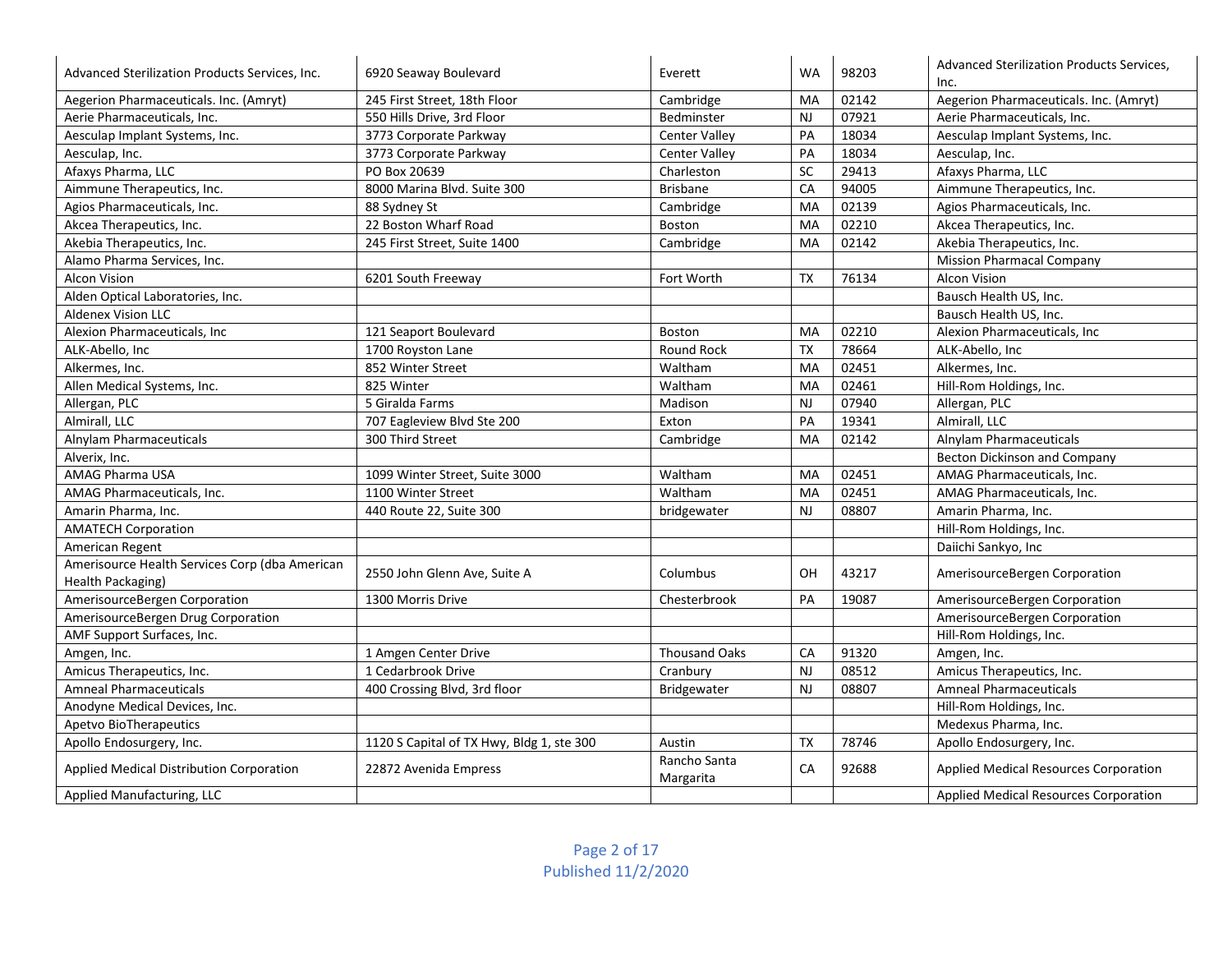| <b>Applied Medical Resources Corporation</b>     | 22872 Avenida Empresa                  | Rancho Santa<br>Margarita | CA             | 92688 | Applied Medical Resources Corporation |
|--------------------------------------------------|----------------------------------------|---------------------------|----------------|-------|---------------------------------------|
| Apria Healthcare, Inc                            | 26220 Enterprise Court                 | Lake Forest               | CA             | 92630 | Apria Healthcare, Inc                 |
| <b>Aquestive Therapeutics</b>                    | 30 Technology Drive                    | Warren                    | NJ             | 07059 | <b>Aquestive Therapeutics</b>         |
| Aribex, Inc.                                     | 1717 West Collins Avenue               | Orange                    | CA             | 92867 | Aribex, Inc.                          |
| Arkis Biosciences Inc.                           |                                        |                           |                |       | Integra LifeSciences Corporation      |
| Arkray America, Inc                              | 5182 W. 76th St                        | Minneapolis               | MN             | 55439 | Arkray America, Inc                   |
| Arkray Factory USA, Inc                          |                                        |                           |                |       | Arkray America, Inc                   |
| Arkray USA, Inc                                  |                                        |                           |                |       | Arkray America, Inc                   |
| Arrow International, Inc                         |                                        |                           |                |       | Teleflex Incorporated                 |
| Arrow Interventional, Inc                        |                                        |                           |                |       | Teleflex Incorporated                 |
| Arthrex, Inc.                                    | 1370 Creekside Blvd                    | <b>Naples</b>             | FL.            | 34108 | Arthrex, Inc.                         |
| Ascension Orthopedics, Inc.                      |                                        |                           |                |       | Integra LifeSciences Corporation      |
| ASD Specialty Healthcare, Inc.(dba Besse Medical |                                        |                           |                |       |                                       |
| and Oncology Supply)                             |                                        |                           |                |       | AmerisourceBergen Corporation         |
| Assertio Therapeutics, Inc.                      | 100 S. Saunders Dr. Ste 300            | Lake Forest               | IL             | 60045 | Assertio Therapeutics, Inc.           |
| Astellas Pharma US, Inc.                         | One Astellas Way                       | Northbrook                | IL             | 60062 | Astellas Pharma US, Inc.              |
| AstraZeneca LP                                   | 1800 Concord Pike                      | Wilmington                | DE             | 19850 | AstraZeneca Pharmaceuticals LP        |
| AstraZeneca Pharmaceuticals LP                   | 1800 Concord Pike                      | Wilmington                | DE             | 19850 | AstraZeneca Pharmaceuticals LP        |
| Astute Medical, Inc.                             | 3550 General Atomics Court, Bldg. 2    | San Diego                 | CA             | 92121 | <b>BioMerieux Inc</b>                 |
| AtriCure, Inc.                                   | 7555 Innovation Way                    | Mason                     | OH             | 45040 | AtriCure, Inc.                        |
| Audrey Enterprise, LLC                           |                                        |                           |                |       | Bausch Health US, Inc.                |
| Auris Health, Inc.                               |                                        |                           |                |       | Ethicon Inc.                          |
| Avanir Pharmaceuticals, Inc.                     | 30 Enterprise, Suite 200               | Aliso Viejo               | CA             | 92656 | Avanir Pharmaceuticals, Inc.          |
| Avedro, Inc.                                     |                                        |                           |                |       | <b>Glaukos Corporation</b>            |
| Averitas Pharma Inc.                             |                                        |                           |                |       | <b>GRT US Holdings. Inc</b>           |
| Avexis, Inc., a Novartis Company                 | 2275 Half Day Road, Suite 300          | Bannockburn               | IL             | 60015 | Avexis, Inc., a Novartis Company      |
| Avid Radiopharmaceuticals, Inc.                  |                                        |                           |                |       | Eli Lilly and Company                 |
| <b>AVITA Medical Americas, LLC</b>               | 28159 Avenue Stanford Ste 220          | Valencia                  | CA             | 91355 | <b>AVITA Medical Americas, LLC</b>    |
| Avrio Health L.P. (formerly Purdue Products LP)  | One Stamford Forum / 201 Tresser Blvd. | Stamford                  | <b>CT</b>      | 06901 | Purdue Pharma LP                      |
| Axonics Modulation Technologies, Inc.            | 26 Technology Drive                    | Irvine                    | CA             | 92618 | Axonics Modulation Technologies, Inc. |
| AYTU BioScience, Inc.                            | 373 Inverness Parkway, Suite 206       | Englewood                 | $\overline{c}$ | 80112 | <b>AYTU BioScience Inc.</b>           |
| <b>B&amp;B Pharmaceuticals. Inc.</b>             | 8591 Prairie Train Drive, Ste C-600    | Englewood                 | CO             | 80112 | <b>B&amp;B Pharmaceuticals. Inc.</b>  |
| B. Braun Interventional Systems, Inc.            | 824 12th Avenue                        | Bethlehem                 | PA             | 18018 | B. Braun Interventional Systems, Inc. |
| B. Braun Medical, Inc.                           | 824 12th Avenue                        | Bethlehem                 | PA             | 18018 | B. Braun Medical. Inc.                |
| Bard Access Systems, Inc.                        |                                        |                           |                |       | C.R. Bard, Inc.                       |
| <b>Bard Medical Division</b>                     |                                        |                           |                |       | C.R. Bard, Inc.                       |
| Bard Peripheral Vascular, Inc.                   |                                        |                           |                |       | C.R. Bard, Inc.                       |
| Bausch & Lomb Incorporated                       |                                        |                           |                |       | Bausch Health US, Inc.                |
| Bausch & Lomb South Asia, Inc.                   |                                        |                           |                |       | Bausch Health US, Inc.                |
| <b>Bausch Foundation LLC</b>                     |                                        |                           |                |       | Bausch Health US, Inc.                |
| Bausch Health Americas, Inc.                     |                                        |                           |                |       | Bausch Health US, Inc.                |
| Bausch Health US, Inc.                           | 400 Somerset Corporate Boulevard       | <b>Bridgewater</b>        | <b>NJ</b>      | 08807 | Bausch Health US, Inc.                |

Page 3 of 17 Published 11/2/2020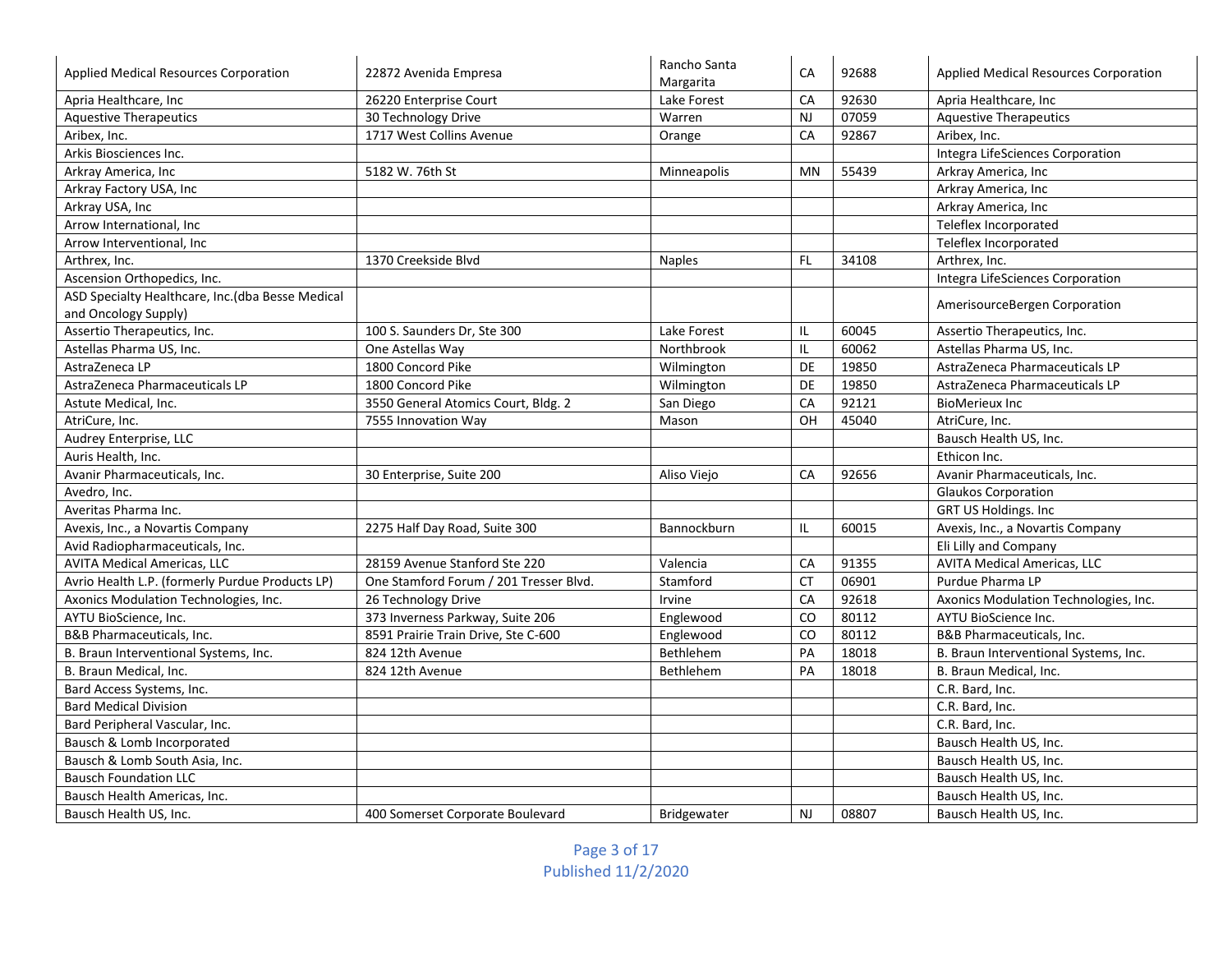| Bausch Health US, LLC                                 |                                    |                       |                |       | Bausch Health US, Inc.                     |
|-------------------------------------------------------|------------------------------------|-----------------------|----------------|-------|--------------------------------------------|
| <b>Baxter Healthcare Corporation</b>                  | One Baxter Parkway                 | Deerfield             | IL             | 60015 | <b>Baxter Healthcare Corporation</b>       |
| <b>Bayer Consumer Health Division</b>                 |                                    |                       |                |       | Bayer US, LLC                              |
| Bayer Crop Science, Animal Health Business            |                                    |                       |                |       | Bayer US, LLC                              |
| Bayer Healthcare Pharmaceuticals, Inc.                |                                    |                       |                |       | Bayer US, LLC                              |
| Bayer US, LLC                                         | 100 Bayer Boulevard, PO 915        | Whippany              | <b>NJ</b>      | 07981 | Bayer US, LLC                              |
| BD Biosciences Sys & Reagents, Inc.                   |                                    |                       |                |       | <b>Becton Dickinson and Company</b>        |
| BD Infusion Therapy Systems, Inc.                     |                                    |                       |                |       | <b>Becton Dickinson and Company</b>        |
| Beckman Coulter, Inc.                                 | 250 S. Kraemer Boulevard           | <b>Brea</b>           | CA             | 92821 | Beckman Coulter, Inc.                      |
| Becton Dickinson and Company (BD) and<br>subsidiaries | 1 Becton Drive                     | <b>Franklin Lakes</b> | <b>NJ</b>      | 07417 | <b>Becton Dickinson and Company</b>        |
| Biocomp Pharma, Inc.                                  |                                    |                       |                |       | <b>Mission Pharmacal Company</b>           |
| BioDelivery Sciences International, Inc.              | 3141 ParkLake Avenue, Suite 225    | Raleigh               | <b>NC</b>      | 27612 | BioDelivery Sciences International, Inc.   |
| Biogen Inc                                            | 225 Binney Street                  | Cambridge             | MA             | 02142 | Biogen Inc                                 |
| BioHorizons Implant Systems, Inc.                     | 2300 Riverchase Center             | Birmingham            | AL             | 35244 | BioHorizons Implant Systems, Inc.          |
|                                                       |                                    |                       |                |       | McKesson Corporation and applicable        |
| Biologics, Inc. (Pharmacy)                            |                                    |                       |                |       | entities                                   |
| BioMarin Pharmaceutical, Inc.                         | 105 Digital Drive                  | Novato                | CA             | 94949 | BioMarin Pharmaceutical, Inc.              |
| <b>BioMerieux Inc</b>                                 | 100 Rodolphe Street                | Durham                | <b>NC</b>      | 27712 | <b>BioMerieux Inc</b>                      |
| BioMedical Enterprises, Inc.                          |                                    |                       |                |       | DePuy Synthes, Inc.                        |
| Biom'Up USA, INC                                      | 500 7th Avenue, Floor 8            | New York              | <b>NY</b>      | 10018 | Biom'Up USA, INC                           |
| <b>Bio-Rad Laboratories</b>                           | 1000 Alfred Nobel Drive            | Hercules              | CA             | 94547 | <b>Bio-Rad Laboratories</b>                |
| Biosense Webster, Inc.                                | 33 Technology Drive                | Irvine                | CA             | 92618 | Biosense Webster, Inc.                     |
| <b>Bioventus LLC</b>                                  | 1900 Charles Bryan Road, Suite 275 | Cordova               | <b>TN</b>      | 38016 | <b>Bioventus LLC</b>                       |
| <b>Blueprint Medicines Corporation</b>                | 45 Sidney Street                   | Cambridge             | MA             | 02139 | <b>Blueprint Medicines Corporation</b>     |
| Boehringer Ingelheim Pharmaceuticals, Inc.            | 900 Ridgebury Rd.                  | Ridgefield            | <b>CT</b>      | 06877 | Boehringer Ingelheim Pharmaceuticals, Inc. |
| Bolton Medical, Inc.                                  | 799 International Parkway          | Sunrise               | FL             | 33325 | Terumo Americas Holdings, Inc.             |
| <b>Boston Scientific</b>                              | 100 Boston Scientific Way          | Marlborough           | MA             | 01752 | <b>Boston Scientific</b>                   |
| <b>Braintree</b>                                      | 60 Columbian Street West           | <b>Braintree</b>      | MA             | 02184 | Sebela Pharmaceuticals, Inc.               |
| Brasseler USA Dental, LLC                             |                                    |                       |                |       | Peter Brasseler Holdings, LLC              |
| Brasseler USA Medical, LLC                            |                                    |                       |                |       | Peter Brasseler Holdings, LLC              |
| Breathe Technologies, Inc.                            |                                    |                       |                |       | Hill-Rom Holdings, Inc.                    |
| Breg, Inc.                                            | 2885 Loker Ave. East               | Carlsbad              | CA             | 92010 | Breg, Inc.                                 |
| <b>Bristol-Myers Squibb Company</b>                   | 3401 Princeton Pike                | Lawrenceville         | <b>NJ</b>      | 08648 | <b>Bristol-Myers Squibb Company</b>        |
| <b>Bryant Ranch Prepack</b>                           | 1919 N Victory Place               | <b>Burbank</b>        | CA             | 91504 | <b>Bryant Ranch Prepack</b>                |
| <b>BTG</b> International Inc.                         | 300 Barr Harbor Drive, Suite 800   | West Conshohocken     | PA             | 19428 | <b>Boston Scientific</b>                   |
| C.R. Bard, Inc.                                       | 1 Becton Drive                     | Franklin Lakes        | <b>NJ</b>      | 07417 | C.R. Bard, Inc.                            |
| Caisson Interventional, LLC                           |                                    |                       |                |       | LivaNova USA, Inc.                         |
| Cantel Medical Corp.                                  | 150 Clove Road - 9th Floor         | Little Falls          | N <sub>J</sub> | 07424 | Cantel Medical Corp.                       |
| Cantel Medical International LLC                      |                                    |                       |                |       | Cantel Medical Corp.                       |
| Cardinal Health, Inc.                                 | 7000 Cardinal Place                | Dublin                | OH             | 43017 | Cardinal Health, Inc.                      |
| Cardiovascular Systems, Inc.                          | 1225 Old Highway 8 NW              | Saint Paul            | MN             | 55112 | Cardiovascular Systems, Inc.               |
| Carestream Health, Inc.                               | 150 Verona Street                  | Rochester             | <b>NY</b>      | 14608 | Carestream Health, Inc.                    |

Page 4 of 17 Published 11/2/2020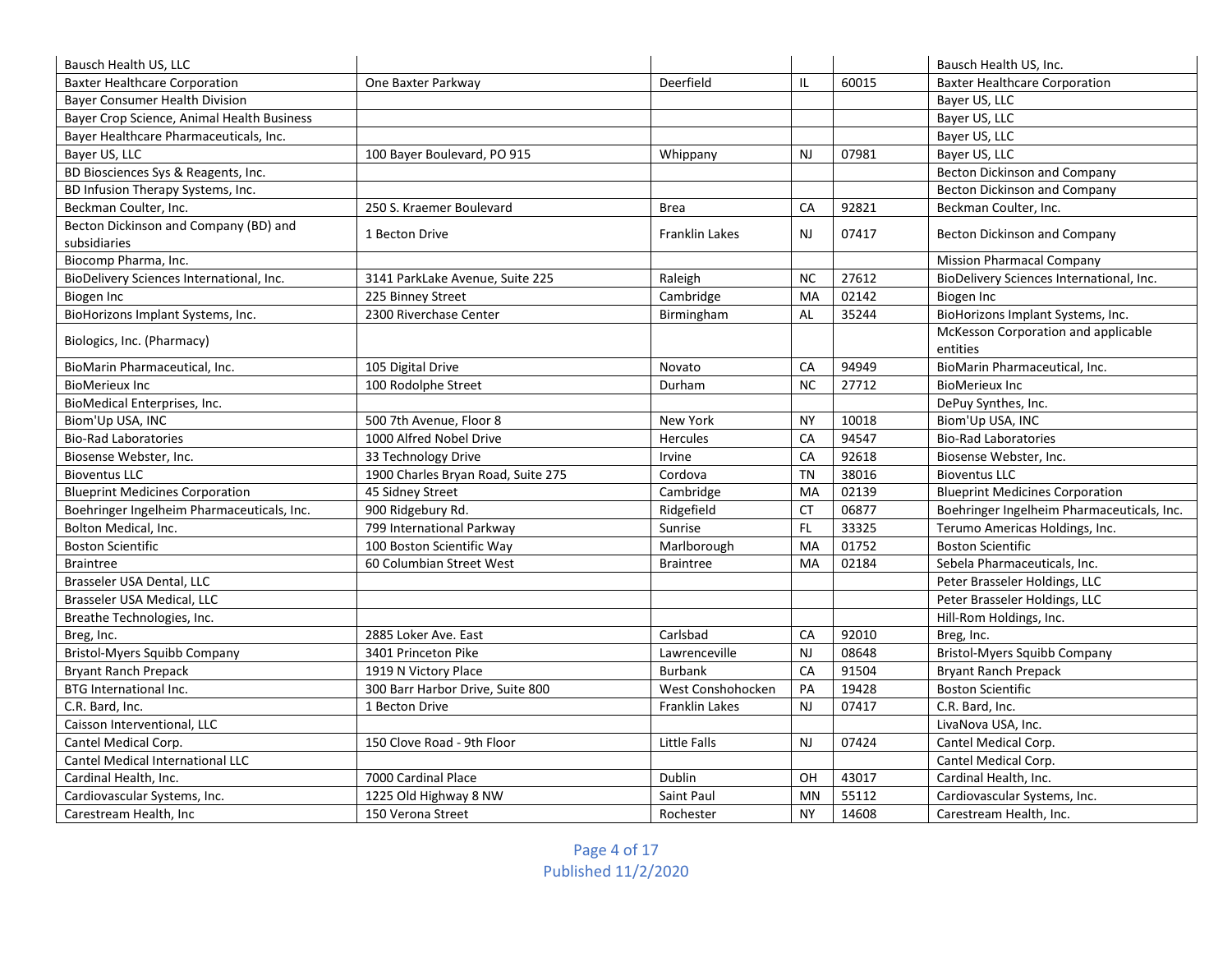| Carmel Pharma AB                                |                                            |                           |           |         | Becton Dickinson and Company              |
|-------------------------------------------------|--------------------------------------------|---------------------------|-----------|---------|-------------------------------------------|
| CAS Medical Systems, Inc.                       | 44 E. Industrial Road                      | <b>Branford</b>           | <b>CT</b> | 06405   | CAS Medical Systems, Inc.                 |
| <b>Celator Pharmaceuticals</b>                  |                                            |                           |           |         | Jazz Pharmaceuticals, Inc.                |
| <b>Celgene Corporation</b>                      |                                            |                           |           |         | <b>Bristol-Myers Squibb Company</b>       |
| Central Admixture Pharmacy Services, Inc.       | 16800 Aston, Suite 150                     | Irvine                    | CA        | 92606   | Central Admixture Pharmacy Services, Inc. |
| Cepheid                                         | 904 E. Caribbean Drive                     | Sunnyvale                 | CA        | 94089   | Cepheid                                   |
| CFN2200                                         |                                            |                           |           |         | <b>Becton Dickinson and Company</b>       |
| Chiesi USA, Inc.                                | 175 Regency Woods Place, Suite 600         | Cary                      | <b>NC</b> | 27518   | Chiesi USA, Inc.                          |
| Circassia Pharmaceuticals, Inc.                 | 5151 McCrimmon Parkway Ste 260             | Morrisville               | <b>NC</b> | 27560   | Circassia Pharmaceuticals, Inc.           |
| Clinicians Choice Dental Products, Inc.         | 559B Federal Road                          | <b>Brookfield</b>         | <b>CT</b> | 06804   | Clinicians Choice Dental Products, Inc.   |
| Clovis Oncology, Inc.                           | 5500 Flatiron Parkway                      | <b>Boulder</b>            | CO        | 80301   | Clovis Oncology, Inc.                     |
| <b>CNF Solutions</b>                            |                                            |                           |           |         | <b>Becton Dickinson and Company</b>       |
| Colgate Oral Pharmaceuticals, Inc               | 300 Park Ave                               | New York                  | <b>NY</b> | 10022   | <b>Colgate Oral Pharmaceuticals</b>       |
| Collegium Pharmaceutical, Inc                   | 100 Technology Center Drive, Suite 300     | Stoughton                 | MA        | 02072   | Collegium Pharmaceutical, Inc             |
| <b>Coloplast Corporation</b>                    | 1601 West River Road N                     | Minneapolis               | MN        | 55411   | <b>Coloplast Corporation</b>              |
| Comfort Holdings, Inc.                          |                                            |                           |           |         | Hill-Rom Holdings, Inc.                   |
|                                                 |                                            |                           | Bar       |         |                                           |
| Concordia Laboratories, Inc.                    | 5 Canewood Industrial Park                 | St Michaels               | bad       | BB11005 | Concordia Laboratories, Inc.              |
|                                                 |                                            |                           | os        |         |                                           |
|                                                 |                                            |                           | Bar       |         |                                           |
| Concordia Pharmaceuticals, Inc.                 | 5 Canewood Industrial Park                 | St Michaels               | bad       | BB11005 | Concordia Pharmaceuticals, Inc.           |
|                                                 |                                            |                           | <b>OS</b> |         |                                           |
| <b>Conmed Corporation</b>                       | 525 French Road                            | Utica                     | <b>NY</b> | 13502   | <b>Conmed Corporation</b>                 |
| ConvaTec, Inc.                                  | 1160 Route 22 East, Suite 304              | Bridgewater               | <b>NJ</b> | 08807   | ConvaTec, Inc.                            |
| Cook Biotech Incorporated                       | 1425 Innovation Place                      | West Lafayette            | IN        | 47906   | Cook Medical LLC                          |
| Cook Capital Equipment LLC                      |                                            |                           |           |         | Cook Medical LLC                          |
| Cook Incorporated                               | 750 Daniels Way, PO Box 489                | Bloomington               | IN        | 47402   | Cook Medical LLC                          |
| Cook Medical LLC                                | 1025 Acuff Road, PO Box 4195               | Bloomington               | IN        | 47402   | <b>Cook Medical LLC</b>                   |
| Cook Vandergrift Incorporated                   |                                            |                           |           |         | Cook Medical LLC                          |
| CooperVision, Inc.                              | 209 High Point Drive                       | Victor                    | <b>NY</b> | 14564   | CooperVision, Inc.                        |
| Corindus, Inc.                                  |                                            |                           |           |         | Siemens Medical Solutions USA, Inc.       |
| CRISI Medical Systems. Inc.                     |                                            |                           |           |         | <b>Becton Dickinson and Company</b>       |
| Crosstex international, Inc.                    |                                            |                           |           |         | Cantel Medical Corp.                      |
| <b>CSL Behring LLC</b>                          | 1020 First Ave                             | King of Prussia           | PA        | 19406   | <b>CSL Behring LLC</b>                    |
| <b>Currax Pharmaceuticals LLC</b>               | 10 North Park Place, Ste 201               | Morristown                | <b>NJ</b> | 07960   | <b>Currax Pharmaceuticals LLC</b>         |
| Cyprus Medical Products LLC (Medical Device and |                                            |                           |           |         | McKesson Corporation and applicable       |
| Equipment)                                      |                                            |                           |           |         | entities                                  |
| Darby Dental Supply Inc.                        | 300 Jericho Quadrangle                     | Jericho                   | <b>NY</b> | 11753   | Darby Dental Supply LLC                   |
| Darby Dental Supply Inc.                        | 4460 E. Holmes Road                        | Memphis                   | <b>TN</b> | 38118   | Darby Dental Supply LLC                   |
| Darby Dental Supply Inc.                        | 4745 Longley Lane                          | Reno                      | <b>NV</b> | 89502   | Darby Dental Supply LLC                   |
| Darby Dental Supply Inc.                        | NE Industrial Park Van Buren Blvd. Bldg-27 | <b>Guilderland Center</b> | <b>NY</b> | 12005   | Darby Dental Supply LLC                   |
| Datex-Ohmeda, Inc.                              |                                            |                           |           |         | <b>GE Healthcare</b>                      |
| Davol, Inc.                                     |                                            |                           |           |         | C.R. Bard, Inc.                           |
| Dendreon Pharmaceuticals, LLC                   | 1700 Saturn Way                            | Seal Beach                | CA        | 90740   | Dendreon Pharmaceuticals, LLC             |

Page 5 of 17 Published 11/2/2020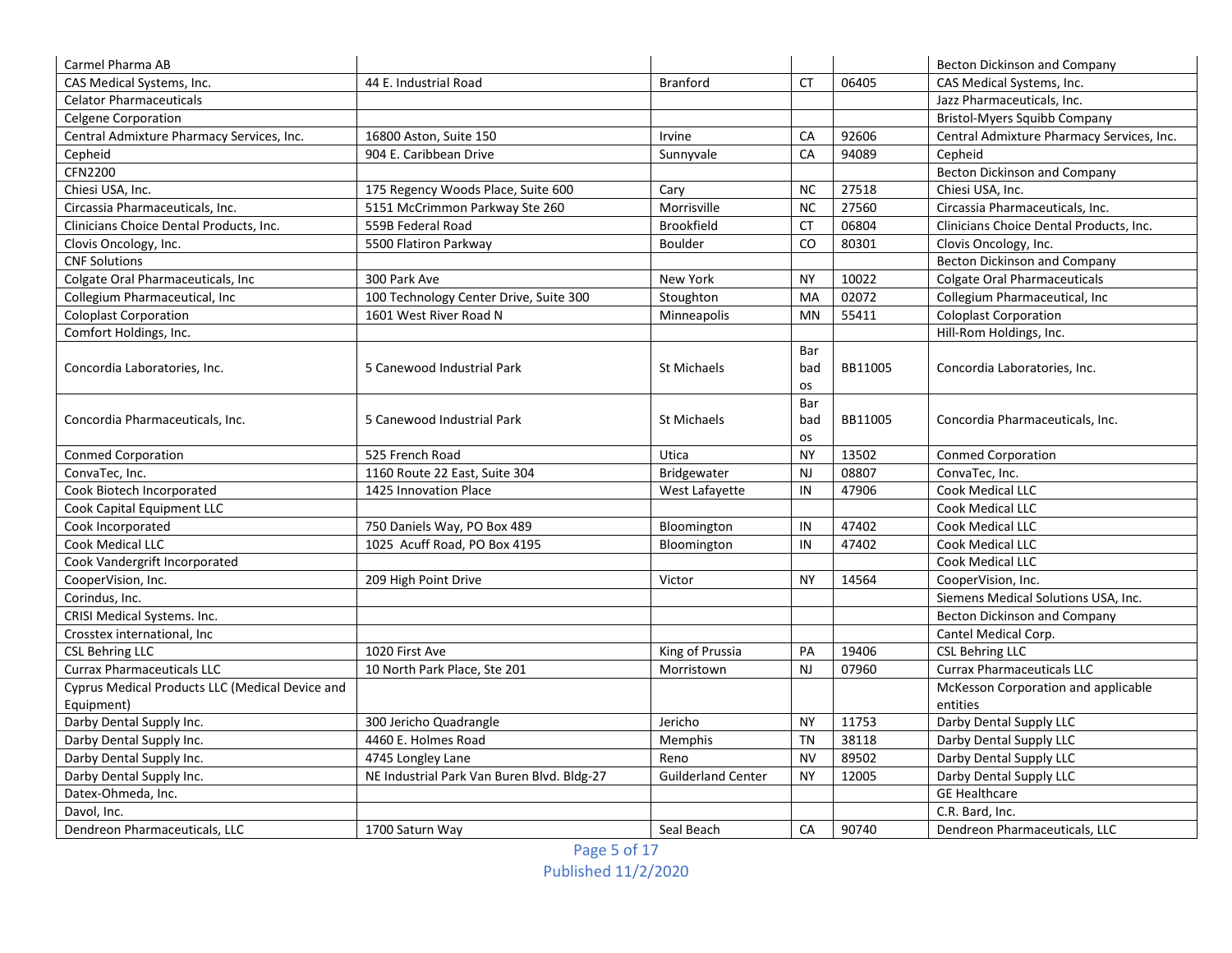| Dental Imaging Technologies, LLC             | 1717 West Collins Avenue                  | Orange               | CA        | 92867 | Dental Imaging Technologies, LLC        |
|----------------------------------------------|-------------------------------------------|----------------------|-----------|-------|-----------------------------------------|
| DePuy Orthopaedics, Inc.                     |                                           |                      |           |       | DePuy Synthes, Inc.                     |
| DePuy Synthes Institute                      |                                           |                      |           |       | DePuy Synthes, Inc.                     |
| DePuy Synthes Products, LLC                  |                                           |                      |           |       | DePuy Synthes, Inc.                     |
| DePuy Synthes Sales, Inc.                    |                                           |                      |           |       | DePuy Synthes, Inc.                     |
| DePuy Synthes, Inc.                          | 700 Orthopaedic Drive                     | Warsaw               | IN        | 46581 | DePuy Synthes, Inc.                     |
| Daiichi Sankyo, Inc                          | 211 Mt Airy Road                          | <b>Basking Ridge</b> | <b>NJ</b> | 07920 | Daiichi Sankyo, Inc                     |
| DNH Medical Management, Inc                  |                                           |                      |           |       | <b>GE Healthcare</b>                    |
| Dompe U.S., Inc.                             | 181 2nd Avenue                            | San Mateo            | CA        | 94401 | Dompe U.S., Inc.                        |
| Dova Pharmaceuticals, Inc                    | 240 Leigh Farm Road, Suite 245            | Durham               | <b>NC</b> | 27707 | Dova Pharmaceuticals, Inc.              |
| Dr. Reddy's Laboratories, Inc.               | 107 College Road East                     | Princeton            | <b>NJ</b> | 08540 | Dr. Reddy's Laboratories, Inc.          |
| Duchesnay USA, Inc.                          | 919 Conestoga Road, Building 1, Suite 203 | Rosemont             | PA        | 19010 | Duchesnay USA, Inc.                     |
| <b>Dymax Corporation</b>                     |                                           |                      |           |       | C.R. Bard, Inc.                         |
| <b>Dynavax Technologies Corporation</b>      | 2100 Powell Street, Suite 900             | Emeryville           | CA        | 94608 | <b>Dynavax Technologies Corporation</b> |
| Eagle Biologics, Inc.                        |                                           |                      |           |       | Eagle Pharmaceuticals, Inc.             |
| Eagle Pharmaceuticals, Inc.                  | 50 Tice Boulevard, Suite 315.             | Woodcliff Lake       | NJ        | 07677 | Eagle Pharmaceuticals, Inc.             |
| Edge Endo, LLC                               | 5600 Wyoming Blvd NE, Suite 100           | Albuquerque          | <b>NM</b> | 87109 | Edge Endo, LLC                          |
| Eisai, Inc.                                  | 100 Tice Blvd.                            | Woodcliff Lake       | <b>NJ</b> | 07677 | Eisai, Inc.                             |
| Elanco US, Inc.                              | 2500 Innovation Way                       | Greenfield Way       | IN        | 46140 | Elanco US, Inc.                         |
| ElectroCore, Inc.                            | 150 Allen Road, Suite 201                 | <b>Basking Ridge</b> | <b>NJ</b> | 07920 | ElectroCore, Inc.                       |
| Eli Lilly and Company                        | Lilly Corporate Center                    | Indianapolis         | IN        | 46285 | Eli Lilly and Company                   |
| <b>EMD Serono Research and Development</b>   |                                           |                      |           |       |                                         |
| Institute, Inc.                              |                                           |                      |           |       | EMD Serono, Inc.                        |
| EMD Serono, Inc.                             | One Technology Place                      | Rockland             | MA        | 02370 | EMD Serono, Inc.                        |
| Emergent BioSolutions, Inc.                  | 400 Professional Drive, Suite 400         | Gaithersburg         | <b>MD</b> | 20879 | Emergent BioSolutions, Inc.             |
| Emergent Biosolutions, Inc. and wholly owned |                                           |                      |           |       |                                         |
| subsidaries                                  |                                           |                      |           |       | Emergent BioSolutions, Inc.             |
| Endo Pharmaceuticals, Inc.                   | 1400 Atwater Drive                        | Malvern              | PA        | 19355 | Endo Pharmaceuticals, Inc.              |
| Epizyme, Inc.                                | 400 Technology Square, 4th Floor          | Cambridge            | <b>MA</b> | 02474 | Epizyme, Inc.                           |
| Esperion Therapeutics, Inc.                  | 3891 Ranchero Drive, Suite 150            | Ann Arbor            | MI        | 48108 | Esperion Therapeutics, Inc.             |
| <b>Essential Medical, Inc</b>                |                                           |                      |           |       | Teleflex Incorporated                   |
| Ethicon Endo Surgery, Inc.                   |                                           |                      |           |       | Ethicon Inc.                            |
| Ethicon Inc.                                 | Po Box 151, Route 22                      | Somerville           | <b>NJ</b> | 08876 | Ethicon Inc.                            |
| Ethicon US LLC                               |                                           |                      |           |       | Ethicon Inc.                            |
| EUSA Pharma (US) LLC                         | 15 Wayside Road, Suite 2                  | <b>Burlington</b>    | MA        | 01803 | EUSA Pharma (US) LLC                    |
| Eye Essentials LLC                           |                                           |                      |           |       | Bausch Health US, Inc.                  |
| Eyepoint Pharmaceuticals US, Inc             | 480 Pleasant Street Ste A210              | Watertown            | <b>MA</b> | 02472 | Eyepoint Pharmaceuticals US, Inc        |
| Fern Health                                  |                                           |                      |           |       | GRT US Holdings. Inc                    |
| Ferring Pharmaceuticals, Inc                 | 100 Interpace Parkway                     | Parsippany           | <b>NJ</b> | 07054 | Ferring Pharmaceuticals, Inc            |
| Fisher & Paykel Healthcare, Inc.             | 173 Technology Drive, Suite 100           | Irvine               | CA        | 92618 | Fisher & Paykel Healthcare, Inc.        |
| Flowcardia, Inc.                             |                                           |                      |           |       | C.R. Bard, Inc.                         |
| <b>Foamix Pharmaceuticals Inc.</b>           | 520 US Highway Rt 22                      | <b>Bridgewater</b>   | <b>NY</b> | 08807 | <b>Foamix Pharmaceuticals Inc.</b>      |
| <b>Foamix Pharmaceuticals Ltd</b>            |                                           |                      |           |       | <b>Foamix Pharmaceuticals Inc.</b>      |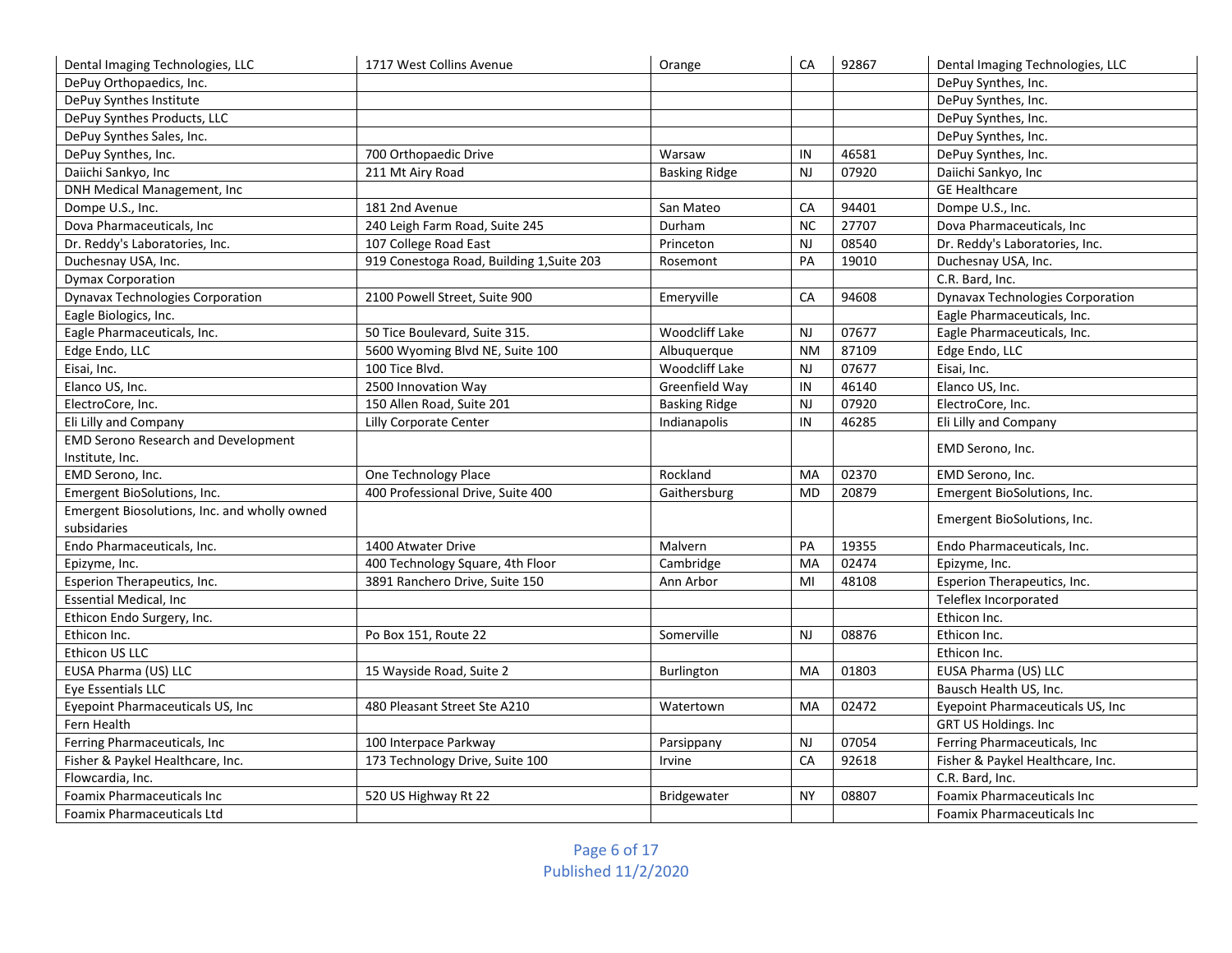| Foundation Medicine, Inc.                     | 150 SECOND Street                  | Cambridge               | MA             | 02141 | Foundation Medicine, Inc.                   |
|-----------------------------------------------|------------------------------------|-------------------------|----------------|-------|---------------------------------------------|
| Fresenius Medical Care North America          | 920 Winter Street                  | Waltham                 | MA             | 02451 | Fresenius Medical Care North America        |
| Galderma Laboratories, L.P.                   | 14501 North Freeway                | Fort Worth              | <b>TX</b>      | 76177 | Galderma Laboratories, L.P.                 |
| <b>GE Healthcare</b>                          | 9900 Innovation Drive              | Wauwatosa               | WI             | 53226 | <b>GE Healthcare</b>                        |
| GE Healthcare IITS USA Corp.                  |                                    |                         |                |       | <b>GE Healthcare</b>                        |
| GE Healthcare, Inc.                           |                                    |                         |                |       | <b>GE Healthcare</b>                        |
| GE Medical Systems, Inc.                      |                                    |                         |                |       | <b>GE Healthcare</b>                        |
| GE Medical Systems Information Technologies,  |                                    |                         |                |       |                                             |
| Inc.                                          |                                    |                         |                |       | <b>GE Healthcare</b>                        |
| GE Medical Systems, Ultrasound & Primary Care |                                    |                         |                |       | <b>GE Healthcare</b>                        |
| Diagnostics LLC                               |                                    |                         |                |       |                                             |
| <b>GE Precision Healthcare LLC</b>            |                                    |                         |                |       | <b>GE Healthcare</b>                        |
| Genentech, Inc.                               | 1 DNA Way                          | S. San Francisco        | CA             | 94080 | Genentech, Inc.                             |
| Genentech, USA, Inc.                          |                                    |                         |                |       | Genentech, Inc.                             |
| GeneOhm Sciences Canada, Inc.                 |                                    |                         |                |       | <b>Becton Dickinson and Company</b>         |
| General Injectables and Vaccines, Inc.        |                                    |                         |                |       | Henry Schein, inc.                          |
| GenBioPro, Inc                                | 1 International Plaza, Suite 550   | Philadelphia            | PA             | 19113 | GenBioPro, Inc                              |
| Genzyme Corporation                           | 50 Binney Street                   | Cambridge               | MA             | 02142 | <b>Genzyme Corporation</b>                  |
| Gilead Sciences, Inc.                         | 333 Lakeside Drive                 | <b>Foster City</b>      | CA             | 94404 | Gilead Sciences, Inc.                       |
| <b>Glaukos Corporation</b>                    | 229 Avenida Fabricante             | San Clemente            | CA             | 92672 | <b>Glaukos Corporation</b>                  |
| GlaxoSmithKline LLC                           | 5 Crescent Drive                   | Philadelphia            | PA             | 19112 | GlaxoSmithKline LLC                         |
| Global Blood Therapeutics, Inc.               | 181 Oyster Point Blvd              | South San Francisco     | CA             | 94080 | Global Blood Therapeutics, Inc.             |
| Greer Laboratories, Inc.                      | 639 Nuway Circle NE, PO Box 800    | Lenoir                  | <b>NC</b>      | 28645 | Greer Laboratories, Inc.                    |
| Grifols Diagnostic Solutions, Inc.            |                                    |                         |                |       | Grifols Shared Services North America, Inc. |
| Grifols Shared Services North America, Inc.   | 2410 Lillyvale Ave                 | Los Angeles             | CA             | 90032 | Grifols Shared Services North America, Inc. |
| <b>GRT Therapeutics</b>                       |                                    |                         |                |       | GRT US Holdings. Inc                        |
| <b>GRT US Holdings. Inc</b>                   | 360 Mount Kemeble Ave, Suite 3000  | Morristown              | <b>NJ</b>      | 07960 | <b>GRT US Holdings. Inc.</b>                |
| GSK Consumer Healthcare, Inc                  | 184 Liberty Corner Road            | Warren                  | <b>NJ</b>      | 07059 | GSK Consumer Healthcare, Inc                |
| Handy Lab, Inc.                               |                                    |                         |                |       | <b>Becton Dickinson and Company</b>         |
| Harmony Biosciences, LLC                      | 630 W Germantown Avenue            | <b>Plymouth Meeting</b> | PA             | 19462 | Harmony Biosciences, LLC                    |
| Hayes Handpiece Co                            | 5670 El Camino Real, Suite A       | Carlsbad                | CA             | 92008 | Hayes Handpiece Co                          |
| Helsinn Therapeutics (US) Inc.                | 170 Wood Avenue South, 5th Floor   | Iselin                  | N <sub>J</sub> | 08830 | Helsinn Therapeutics (US) Inc.              |
| Henry Schein, Inc.                            | 135 Duryea Rd.                     | Melville                | <b>NY</b>      | 11747 | Henry Schein, Inc.                          |
| Henry Schein Practice Solutions Inc           | 1220 South 630 East, Suite 100     | American Fork           | UT             | 84003 | Henry Schein Practice Solutions Inc         |
| Heron Therapeutics, Inc.                      | 4242 Campus Point Ct. Suite 200    | San Diego               | CA             | 92121 | Heron Therapeutics, Inc.                    |
| HF Acquisition Co, LLC                        | 11629 49th Place West              | Mukilteo                | <b>WA</b>      | 98275 | HF Acquisition Co., LLC                     |
| Hikma Pharmaceuticals                         | 246 Industrial Way West            | Eatontown               | <b>NJ</b>      | 07724 | Hikma Pharmaceuticals                       |
| Hill-Rom Company, Inc.                        |                                    |                         |                |       | Hill-Rom Holdings, Inc.                     |
| Hill-Rom Company Real Estate Holdings, Inc.   |                                    |                         |                |       | Hill-Rom Holdings, Inc.                     |
| Hill-Rom Financial Company, LLC               |                                    |                         |                |       | Hill-Rom Holdings, Inc.                     |
| Hill-Rom Finance Limited Partner, Inc.        |                                    |                         |                |       | Hill-Rom Holdings, Inc.                     |
| Hill-Rom Global Sourcing, LLC                 |                                    |                         |                |       | Hill-Rom Holdings, Inc.                     |
| Hill-Rom Holdings, Inc.                       | 130 E. Randolph Street, Suite 1000 | Chicago                 | IL.            | 60601 | Hill-Rom Holdings, Inc.                     |

Page 7 of 17 Published 11/2/2020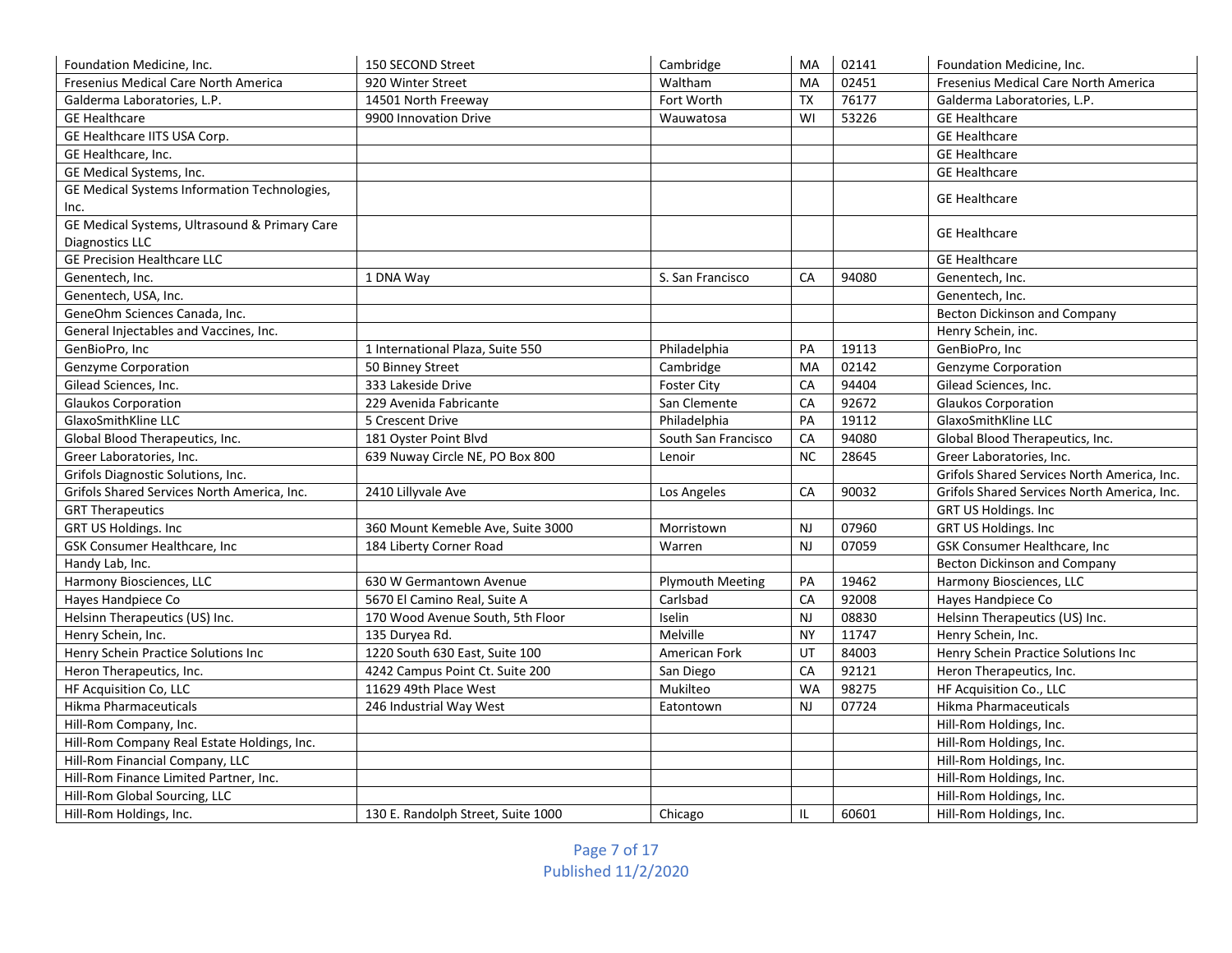| Hill-Rom International, Inc.                     |                                      |                      |                |       | Hill-Rom Holdings, Inc.                  |
|--------------------------------------------------|--------------------------------------|----------------------|----------------|-------|------------------------------------------|
| Hill-Rom Logistics, Inc.                         |                                      |                      |                |       | Hill-Rom Holdings, Inc.                  |
| Hill-Rom Manufacturing Real Estate Holdings, LLC |                                      |                      |                |       | Hill-Rom Holdings, Inc.                  |
| Hill-Rom Manufacturing, Inc.                     |                                      |                      |                |       | Hill-Rom Holdings, Inc.                  |
| Hill-Rom Mexico Holdings LLC                     |                                      |                      |                |       | Hill-Rom Holdings, Inc.                  |
| Hill-Rom Real Estate Holdings, LLC               |                                      |                      |                |       | Hill-Rom Holdings, Inc.                  |
| Hill-Rom Receivables LLC                         |                                      |                      |                |       | Hill-Rom Holdings, Inc.                  |
| Hill-Rom Services, Inc.                          |                                      |                      |                |       | Hill-Rom Holdings, Inc.                  |
| Horizon Therapeutics, Inc.                       | 150 S Saunders Road                  | Lake Forest          | IL             | 60045 | Horizon Therapeutics, Inc.               |
| <b>IBSA Pharma</b>                               | 8 Campus Dr Ste 201                  | Parsippany           | <b>NJ</b>      | 07054 | <b>IBSA Pharma</b>                       |
| Illumina, Inc.                                   | 5200 Illumina Way                    | San Diego            | CA             | 92122 | Illumina, Inc.                           |
| ImClone Systems, Inc.                            |                                      |                      |                |       | Eli Lilly and Company                    |
| Implant Direct Sybron International, LLC         | 3050 E. Hillcrest Drive              | <b>Thousand Oaks</b> | CA             | 91632 | Implant Direct Sybron International, LLC |
| Imthera Medical, Inc.                            |                                      |                      |                |       | LivaNova USA, Inc.                       |
| Incyte Corporation                               | 1801 Augustine Cut-Off               | Wilmington           | <b>DE</b>      | 19803 | <b>Incyte Corporation</b>                |
| Indivior, Inc.                                   | 10710 Midlothian Turnpike, Suite 125 | North Chesterfield   | <b>VA</b>      | 23235 | Indivior, Inc.                           |
| <b>INO Therapeutics LLC</b>                      |                                      |                      |                |       | Mallinckrodt Pharmaceuticals, Inc.       |
| Insmed, Inc                                      | 700 US Hoghway 202/206               | <b>Bridgewater</b>   | NJ             | 08807 | Insmed, Inc                              |
| InSource, Inc.                                   |                                      |                      |                |       | Henry Schein, inc.                       |
| Integra Burlington MA, Inc.                      |                                      |                      |                |       | Integra LifeSciences Corporation         |
| Integra LifeSciences Corporation                 | 1100 Campus Road                     | Princeton            | <b>NJ</b>      | 08540 | Integra LifeSciences Corporation         |
| Integra LifeSciences Holdings Corporation        |                                      |                      |                |       | Integra LifeSciences Corporation         |
| Integra LifeSciences Sales, LLC                  |                                      |                      |                |       | Integra LifeSciences Corporation         |
| Integra Sales, Inc.                              |                                      |                      |                |       | Integra LifeSciences Corporation         |
| Integra York PA, Inc.                            | 311 Enterprise Drive                 | Plainsboro           | <b>NJ</b>      | 08536 | Integra LifeSciences Corrporation        |
| Integrated Commercialization Solutions, Inc.     |                                      |                      |                | 89521 | AmerisourceBergen Corporation            |
| Intercept Pharmaceuticals, Inc                   | 10 Hudson Yards, 37th Floor          | New York             | <b>NY</b>      | 10001 | Intercept Pharmaceuticals, Inc           |
| Intervet Inc./dba/Merck Animal Health            | 2 Giralda Farms                      | Madison              | <b>NJ</b>      | 07940 | Intervet Inc./dba/Merck Animal Health    |
| Intra-Cellular Therapies, Inc.                   | 430 E 29th Street, Suite 900         | New York             | <b>NY</b>      | 10016 | Intra-Cellular Therapies, Inc.           |
| Ipsen Biopharmaceuticals, Inc.                   | 1 Main Street                        | Cambridge            | MA             | 02142 | Ipsen Biopharmaceuticals, Inc.           |
| IsoTis Inc.                                      |                                      |                      |                |       | SeaSpine Holdings Corporation            |
| IsoTis OrthoBiologics, Inc.                      |                                      |                      |                |       | SeaSpine Holdings Corporation            |
| Janssen Biotech, Inc.                            |                                      |                      |                |       | Johnson & Johnson Pharmaceutical         |
|                                                  |                                      |                      |                |       | <b>Affiliates</b>                        |
| Janssen Pharmaceuticals, Inc.                    | 1125 Trenton-Harbourton Road         | Titusville           | N <sub>J</sub> | 08560 | Johnson & Johnson Pharmaceutical         |
|                                                  |                                      |                      |                |       | <b>Affiliates</b>                        |
| Janssen Therapeutics, Division of Janssen        |                                      |                      |                |       | Johnson & Johnson Pharmaceutical         |
| Products LP                                      |                                      |                      |                |       | <b>Affiliates</b>                        |
| Jarit Instruments, Inc.                          |                                      |                      |                |       | Integra LifeSciences Corporation         |
| Jazz Pharmaceuticals, Inc.                       | 3170 Porter Drive                    | Palo Alto            | CA             | 94304 | Jazz Pharmaceuticals, Inc.               |
| Johnson & Johnson Consumer, Inc.                 | 199 Grandview Road                   | Skillman             | <b>NJ</b>      | 08558 | Johnson & Johnson Consumer, Inc.         |
| Johnson & Johnson Health Care Systems, Inc.      | 425 Hoes Lane                        | Piscataway           | <b>NJ</b>      | 08854 | Johnson & Johnson Health Care Systems,   |
|                                                  |                                      |                      |                |       | Inc.                                     |

Page 8 of 17 Published 11/2/2020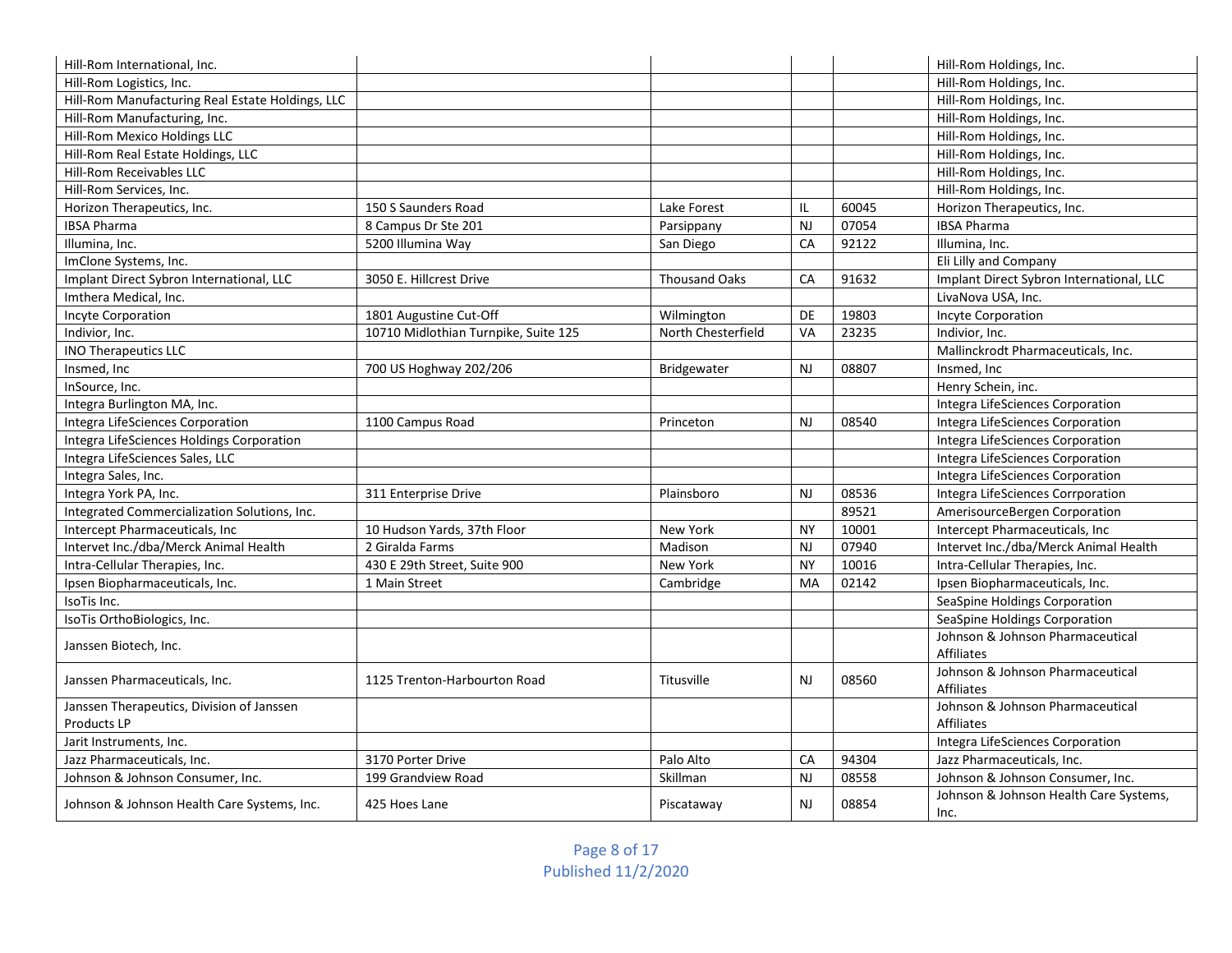| Johnson & Johnson Pharmaceutical Affiliates                         | 1125 Trenton-Harbourton Road        | Titusville     | <b>NJ</b>                               | 08560 | Johnson & Johnson Pharmaceutical<br><b>Affiliates</b> |
|---------------------------------------------------------------------|-------------------------------------|----------------|-----------------------------------------|-------|-------------------------------------------------------|
| Johnson & Johnson Surgical Vision                                   | 1700 E St. Andrew Place             | Santa Ana      | CA                                      | 92705 | Johnson & Johnson Surgical Vision                     |
| Johnson & Johnson Vision Care, Inc.                                 | 7500 Centurion Parkway, N Suite 100 | Jacksonville   | FL.                                     | 32256 | Johnson & Johnson Vision Care, Inc.                   |
| Jubilant DraxImage, Inc.                                            | 16751 TransCanada Highway           | Kirkland       | Que<br>bec<br>H9H<br>4J4,<br>Can<br>ada |       | Jubilant DraxImage, Inc.                              |
| Jubilant DraxImage Radiopharmacies Inc.                             |                                     |                |                                         |       | Jubilant DraxImage, Inc.                              |
| Jubilant DraxImage, Inc. dba Jubilant<br>Radiopharma                |                                     |                |                                         |       | Jubilant DraxImage, Inc.                              |
| Jubilant DraxImage Radiopharmacies Inc. dba<br>Jubilant Radiopharma |                                     |                |                                         |       | Jubilant DraxImage, Inc.                              |
| Kadmon Pharmaceuticals, LLC                                         | 119 Commonwealth Drive              | Warrendale     | PA                                      | 15086 | Kadmon Pharmaceuticals, LLC                           |
| Kala Pharmaceuticals, Inc.                                          | 490 Arsenal Way, Ste 120            | Watertown      | <b>MA</b>                               | 02472 | Kala Pharmaceuticals, Inc.                            |
| Kaleo, Inc                                                          | 111 Virginia Street, Ste 300        | Richmond       | VA                                      | 23219 | Kaleo, Inc.                                           |
| Kalila Medical, Inc.                                                |                                     |                |                                         |       | Terumo Americas Holdings, Inc.                        |
| Karl Storz Endoscopy-America, Inc.                                  | 2151 E. Grand Ave                   | El Segundo     | CA                                      | 90245 | Karl Storz Endoscopy-America, Inc.                    |
| Karl Storz Endovision, Inc.                                         |                                     |                |                                         |       | Karl Storz Endoscopy-America, Inc.                    |
| Karl Storz Imaging, Inc.                                            |                                     |                |                                         |       | Karl Storz Endoscopy-America, Inc.                    |
| Karl Storz Lithotripsy-America, Inc.                                |                                     |                |                                         |       | Karl Storz Endoscopy-America, Inc.                    |
| KaVo Dental Technologies, LLC                                       | 1717 West Collins Avenue            | Orange         | CA                                      | 92867 | KaVo Dental Technologies, LLC                         |
| Karyopharm Therapeutics, Inc.                                       | 85 Wells Avenue, Suite 210          | Newton         | MA                                      | 02459 | Karyopharm Therapeutics, Inc.                         |
| KCL USA, Inc. DBA 3M Medical Solutions                              | 1293 HWY I-10 West                  | San Antonio    | <b>TX</b>                               | 78249 | KCL USA, Inc. DBA 3M Medical Solutions                |
| KCL USA, Inc.                                                       | 3175 W Ali Baba Ln, Suite 806       | Las Vegas      | <b>NV</b>                               | 89118 | KCL USA, Inc. DBA 3M Medical Solutions                |
| KCL USA, Inc.                                                       | 1360 Greg Street, Suite 238         | Sparks         | <b>NV</b>                               |       | KCL USA, Inc. DBA 3M Medical Solutions                |
| Kerr Corporation                                                    | 1717 West Collins Avenue            | Orange         | CA                                      | 92867 | Kerr Corporation                                      |
| Kite Pharma, Inc.                                                   | 2400 Broadway                       | Santa Monica   | CA                                      | 90404 | Kite Pharma, Inc.                                     |
| Kowa Pharmaceuticals America, Inc.                                  | 530 Industrial Park Blvd.           | Montgomery     | <b>AL</b>                               | 36117 | Kowa Pharmaceuticals America, Inc.                    |
| Kulzer, LLC                                                         | 4315 S Lafayette Boulevard          | South Bend     | $\sf IN$                                | 46614 | Kulzer, LLC                                           |
| Kyowa Kirin, Inc.                                                   | 135 Route 202/206 Suite 6           | Bedminster     | <b>NJ</b>                               | 07921 | Kyowa Kirin, Inc.                                     |
| La Jolla Pharmaceutical Company                                     | 4550 Towne Centre Court             | San Diego      | CA                                      | 92121 | La Jolla Pharmaceutical Company                       |
| Leadiant Biosciences, Inc.                                          | 9841 Washingtonian Blvd.            | Gaithersburg   | <b>MD</b>                               | 20878 | Leadiant Biosciences, Inc.                            |
| Leo Pharma, Inc.                                                    | 7 Giralda Farms, 2nd Floor          | Madison        | <b>NJ</b>                               | 07940 | Leo Pharma, Inc.                                      |
| Liberator Medical Supply, Inc.                                      |                                     |                |                                         |       | C.R. Bard, Inc.                                       |
| LifeNet Health                                                      | 1864 Concert Drive                  | Virginia Beach | VA                                      | 23453 | LifeNet Health                                        |
| LifeScan, Inc.                                                      | 20 Valley Stream Pkwy               | Malvern        | PA                                      | 19355 | LifeScan, Inc.                                        |
| Lilly USA, LLC                                                      |                                     |                |                                         |       | Eli Lilly and Company                                 |
| Linvatec Corporation d/b/a Conmed Linvatec                          |                                     |                |                                         |       | <b>Conmed Corporation</b>                             |
| LivaNova USA, Inc.                                                  | 100 Cyberonics Blvd                 | Houston        | <b>TX</b>                               | 77058 | LivaNova USA, Inc.                                    |
| Loma Vista Medical, Inc.                                            |                                     |                |                                         |       | C.R. Bard, Inc.                                       |
| Loxo Oncology, Inc.                                                 |                                     |                |                                         |       | Eli Lilly and Company                                 |

Page 9 of 17 Published 11/2/2020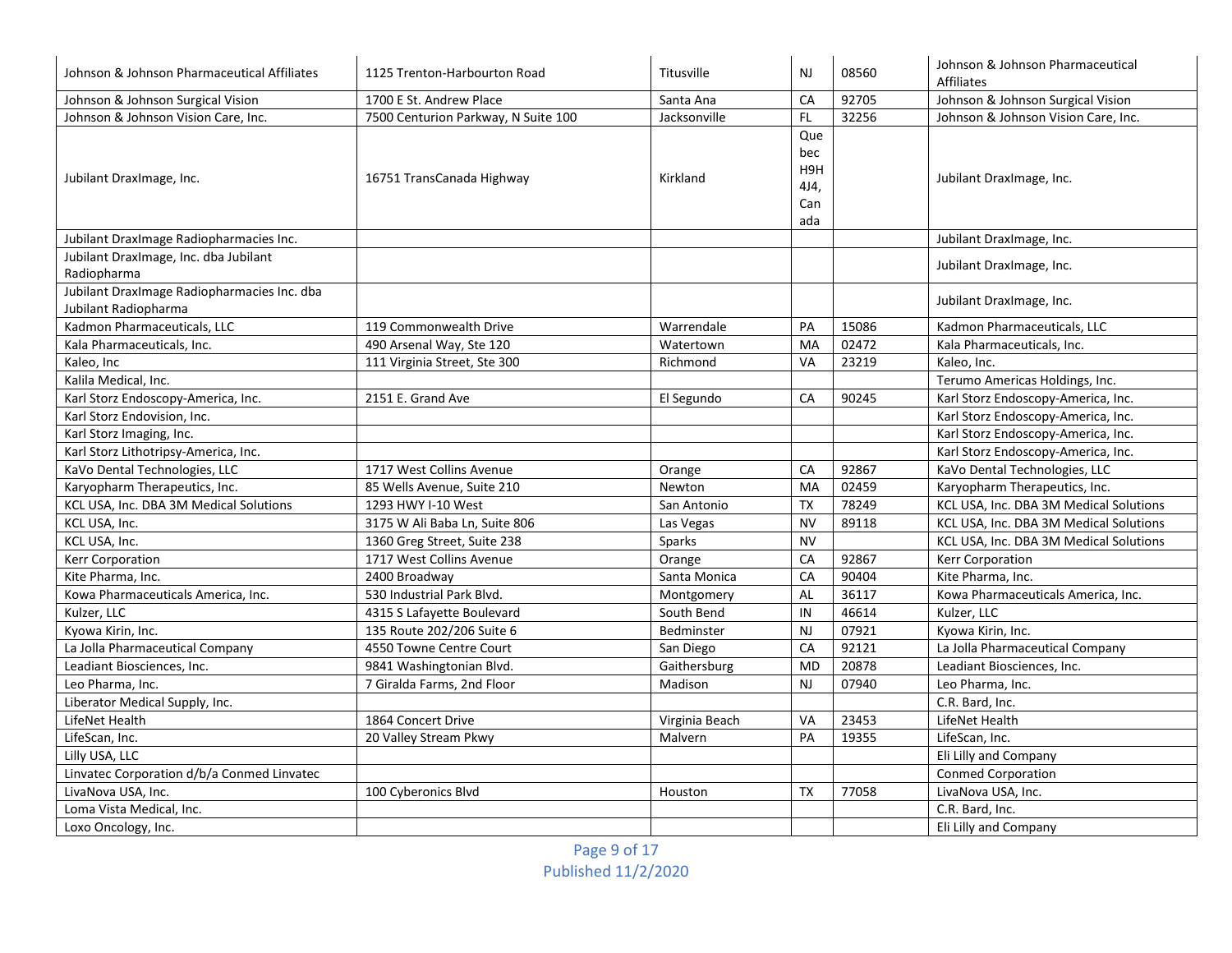| Lundbeck LLC                                     | 6 Parkway North, Suite 400          | Deerfield        | $\mathbf{I}$ | 60015 | Lundbeck LLC                        |
|--------------------------------------------------|-------------------------------------|------------------|--------------|-------|-------------------------------------|
| Lupin Inc                                        | 5801 Pelican Bay Blvd Ste 500       | <b>Naples</b>    | <b>FL</b>    | 34108 | Lupin Inc                           |
| Lupin Pharmaceuticals, Inc.                      |                                     |                  |              |       | Lupin Inc                           |
| Lupin Research Inc.                              |                                     |                  |              |       | Lupin Inc                           |
| Lutonix, Inc.                                    |                                     |                  |              |       | C.R. Bard, Inc.                     |
| Mallinckrodt Pharmaceuticals, Inc.               | 675 McDonnell Blvd.                 | Hazelwood        | <b>MO</b>    | 63042 | Mallinckrodt Pharmaceuticals, Inc.  |
| Mallinckrodt Hospital Products, Inc.             |                                     |                  |              |       | Mallinckrodt Pharmaceuticals, Inc.  |
| Mallinckrodt ARD, Inc.                           |                                     |                  |              |       | Mallinckrodt Pharmaceuticals, Inc.  |
| <b>Mannkind Corporation</b>                      | 30930 Russell Ranch Road, Suite 300 | Westlake Village | CA           | 91362 | <b>Mannkind Corporation</b>         |
| Mar Cor Purification, Inc                        |                                     |                  |              |       | Cantel Medical Corp.                |
| Masimo Americas, Inc.                            |                                     |                  |              |       | Masimo Corporation                  |
| <b>Masimo Corporation</b>                        | 52 Discovery                        | Irvine           | CA           | 92618 | Masimo Corporation                  |
| Masimo Semiconductor, Inc.                       |                                     |                  |              |       | Masimo Corporation                  |
|                                                  |                                     |                  |              |       | McKesson Corporation and applicable |
| Masters Drug Compnay, Inc. (Wholesale)           |                                     |                  |              |       | entities                            |
| Mayne Pharma                                     | 1240 Sugg Parkway                   | Greenville       | <b>NC</b>    | 27834 | Mayne Pharma                        |
|                                                  |                                     |                  |              |       | McKesson Corporation and applicable |
| McKesson Corporation (Wholesale)                 |                                     |                  |              |       | entities                            |
| McKesson Corporation and applicable entities     | 6535 N State Highway 161            | Irving           | <b>TX</b>    | 75039 | McKesson Corporation and applicable |
|                                                  |                                     |                  |              |       | entities                            |
| McKesson Medical-Surgical, Inc. (Wholesale)      |                                     |                  |              |       | McKesson Corporation and applicable |
|                                                  |                                     |                  |              |       | entities                            |
| McKesson Plasma and Biologics LLC (Wholesale)    |                                     |                  |              |       | McKesson Corporation and applicable |
|                                                  |                                     |                  |              |       | entities                            |
| McKesson Specialty Care Distribution Corporation |                                     |                  |              |       | McKesson Corporation and applicable |
| (Wholesale)                                      |                                     |                  |              |       | entities                            |
| McKesson Specialty Distribution LLC (Wholesale)  |                                     |                  |              |       | McKesson Corporation and applicable |
|                                                  |                                     |                  |              |       | entities                            |
| McNeil Consumer Pharmaceuticals Co               |                                     |                  |              |       | Johnson & Johnson Consumer, Inc.    |
| Med-El Corporation                               | 2645 Meridian Parkway, Suite 100    | Durham           | <b>NC</b>    | 27713 | Med-El Corporation                  |
| Medafor, Inc.                                    |                                     |                  |              |       | C.R. Bard, Inc.                     |
| Medexus Pharma, Inc.                             | 29 N Wacker Avenue, Suite 704       | Chicago          | IL           | 60606 | Medexus Pharma, Inc.                |
| Medical Device Business Services, Inc.           |                                     |                  |              |       | DePuy Synthes, Inc.                 |
| Medicem, Inc.                                    | 125 High Street, Suite 1704         | <b>Boston</b>    | MA           | 02110 | Medicem, Inc.                       |
| Medicis Pharmaceutical Corporation               |                                     |                  |              |       | Bausch Health US, Inc.              |
| Medisca, Inc.                                    | 3955 W Mesa Vista Avenue, Unit A-10 | Las Vegas        | <b>NV</b>    | 89118 | Medisca, Inc.                       |
| Mediq / PRN Life Support Services, LLC           |                                     |                  |              |       | Hill-Rom Holdings, Inc.             |
| Medivance, Inc.                                  |                                     |                  |              |       | C.R. Bard, Inc.                     |
| Medivators, Inc.                                 |                                     |                  |              |       | Cantel Medical Corp.                |
| Medline Industries, Inc.                         | <b>Three Lakes Drive</b>            | Northfield       | IL           | 60093 | Medline Industries, Inc.            |
| <b>Medline ReNewal</b>                           |                                     |                  |              |       | Medline Industries, Inc.            |
| Medtronic, PLC                                   | 710 Medtronic Parkway, LC370        | Minneapolis      | MN           | 55432 | Medtronic, PLC                      |
| MegaDyne Medical Products Inc.                   |                                     |                  |              |       | Ethicon Inc.                        |
| Melinta Therapeutics, Inc.                       | 44 Whippany Road, Suite 280         | Morristown       | <b>NJ</b>    | 07438 | Melinta Therapeutics, Inc.          |

Page 10 of 17 Published 11/2/2020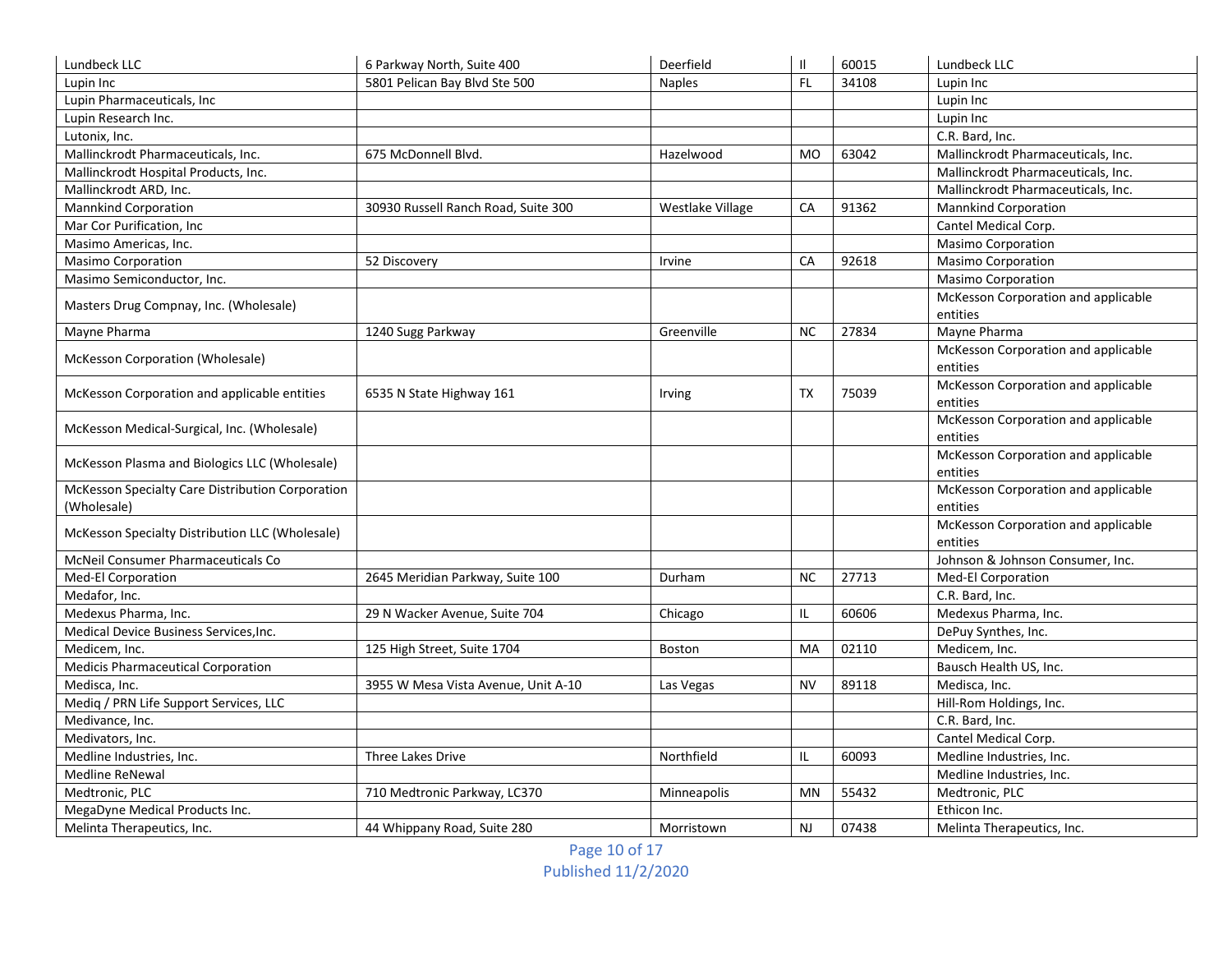| Menlo Therapeutics Inc                  |                                    |                      |           |       | Foamix Pharmaceuticals Inc              |
|-----------------------------------------|------------------------------------|----------------------|-----------|-------|-----------------------------------------|
| Mentor Worldwide LLC                    | 33 Technology Drive                | Irvine               | CA        | 92618 | Mentor Worldwide LLC                    |
| Merck & Co., Inc.                       | 2000 Galloping Hill Road           | Kenilworth           | <b>NJ</b> | 07033 | Merck & Co., Inc.                       |
| Merit Medical Systems, Inc.             | 1600 West Merit Parkway            | South Jordan         | UT        | 84095 | Merit Medical Systems, Inc.             |
| Merz North America, Inc.                | 6501 Six Forks Road                | Raleigh              | <b>NC</b> | 27615 | Merz North America, Inc.                |
| Metrex Research, LLC                    | 1717 West Collins Avenue           | Orange               | CA        | 92867 | Metrex Research, LLC                    |
| Metuchen Pharmaceuticals LLC            | 200 US Hwy 9                       | Manalapan            | <b>NJ</b> | 07226 | Metuchen Pharmaceuticals LLC            |
| MicroPort Orthopedics, Inc.             | 5677 Airline Road                  | Arlington            | <b>TN</b> | 38002 | MicroPort Orthopedics, Inc.             |
| MicroVention, Inc.                      | 1311 Valencia Ave                  | Tustin               | CA        | 92790 | Terumo Americas Holdings, Inc.          |
| Midwest Medical Supply Co a Concordance | 13400 Lakefront Ave                |                      |           | 63045 | Midwest Medical Supply Co a Concordance |
| <b>Healthcare Solutions Company</b>     |                                    | Earth City           | MO        |       | <b>Healthcare Solutions Company</b>     |
| Midwest Medical Supply Co a Concordance |                                    | Phoenix              | AZ        | 85034 | Midwest Medical Supply Co a Concordance |
| <b>Healthcare Solutions Company</b>     | 2229 E Magnolia Street             |                      |           |       | <b>Healthcare Solutions Company</b>     |
| Midwest Veterinary Supply, Inc.         | 2835 Coleman Street                | North Las Vegas      | <b>NV</b> | 89032 | Midwest Veterinary Supply, Inc.         |
| Millenium Pharmaceuticals, Inc.         |                                    |                      |           |       | Takeda Pharmaceuticals U.S.A., Inc.     |
| Millipede, Inc.                         |                                    |                      |           |       | <b>Boston Scientific</b>                |
| Minnesota Scientific, Inc.              |                                    |                      |           |       | Integra LifeSciences Corporation        |
| <b>Mission Pharmacal Company</b>        | 10999 IH 10 West, #1000            | San Antonio          | <b>TX</b> | 78230 | <b>Mission Pharmacal Company</b>        |
| Mitsubishi Tanabe Pharma America, Inc.  | 525 Washington Blvd, Suite 400     | Jersey City          | <b>NJ</b> | 07310 | Mitsubishi Tanabe Pharma America, Inc.  |
| Mylan Inc.                              |                                    |                      |           |       | Mylan Pharmaceuticals, Inc.             |
| Mylan Institutional, Inc.               |                                    |                      |           |       | Mylan Pharmaceuticals, Inc.             |
| Mylan Institutional, LLC                |                                    |                      |           |       | Mylan Pharmaceuticals, Inc.             |
| Mylan N.V.                              |                                    |                      |           |       | Mylan Pharmaceuticals, Inc.             |
| Mylan Pharmaceuticals, Inc.             | 781 Chestnut Ridge Road            | Morgantown           | <b>WV</b> | 26505 | Mylan Pharmaceuticals, Inc.             |
| Mylan Specialty L.P.                    |                                    |                      |           |       | Mylan Pharmaceuticals, Inc.             |
| Myriad Genetic Laboratories, Inc.       | 320 Wakara Way                     | Salt Lake City       | UT        | 84108 | Myriad Genetic Laboratories, Inc.       |
| Nabriva Therapeutics US, Inc.           | 1000 Continental Drive, Suite 600  | King of Prussia      | PA        | 19406 | Nabriva Therapeutics US, Inc.           |
| Napo Pharmaceuticals, Inc               | 201 Mission Street, Ste 2375       | San Francisco        | CA        | 94105 | Napo Pharmaceuticals, Inc.              |
| Neomend, Inc.                           |                                    |                      |           |       | C.R. Bard, Inc.                         |
| Neos Therapeutics, Inc.                 | 2940 N. Hwy 360, Suite 400         | <b>Grand Prairie</b> | <b>TX</b> | 75050 | Neos Therapeutics, Inc.                 |
| NeoTract, Inc.                          | 4473 Willow Road, Suite 100        | Pleasanton           | CA        | 94588 | Teleflex Incorporated                   |
| Neurelis, Inc                           | 3430 Carmel Mountain Rd, Suite 300 | San Diego            | CA        | 92121 | Neurelis, Inc.                          |
| Neurocrine Biosciences, Inc.            | 12780 El Camino Real               | San Diego            | CA        | 92130 | Neurocrine Biosciences, Inc.            |
| Neuronetics, Inc.                       | 3222 Phoenixville Pike             | Malvern              | PA        | 19355 | Neuronetics, Inc.                       |
| NeuWave Medical Inc.                    |                                    |                      |           |       | Ethicon Inc.                            |
| Nevro Corporation                       | 1800 Bridge Parkway                | Redwood City         | CA        | 94065 | Nevro Corporation                       |
| Nobel Biocare, USA                      | 22715 Savi Ranch Parkway           | Yorba Linda          | CA        | 92887 | Nobel Biocare, USA                      |
| North American Rescue, LLC              | 35 Tedwall Court                   | Greer                | <b>SC</b> | 29650 | North American Rescue, LLC              |
| Novartis Pharmaceuticals Corporation    | One Health Plaza                   | East Hanover         | <b>NJ</b> | 07936 | Novartis Pharmaceuticals Corporation    |
| Novel Laboratories, Inc.                |                                    |                      |           |       | Lupin Inc                               |
| Noven Pharmaceuticals, Inc.             | 11960 SW 144 Street                | Miami                | FL.       | 33186 | Noven Pharmaceuticals, Inc.             |
| Noven Therapeutics LLC                  |                                    |                      |           |       | Noven Pharmaceuticals, Inc.             |
| Novo Nordisk, Inc.                      | 800 Scudders Mill Road             | Plainsboro           | <b>NJ</b> | 08536 | Novo Nordisk, Inc.                      |

Page 11 of 17 Published 11/2/2020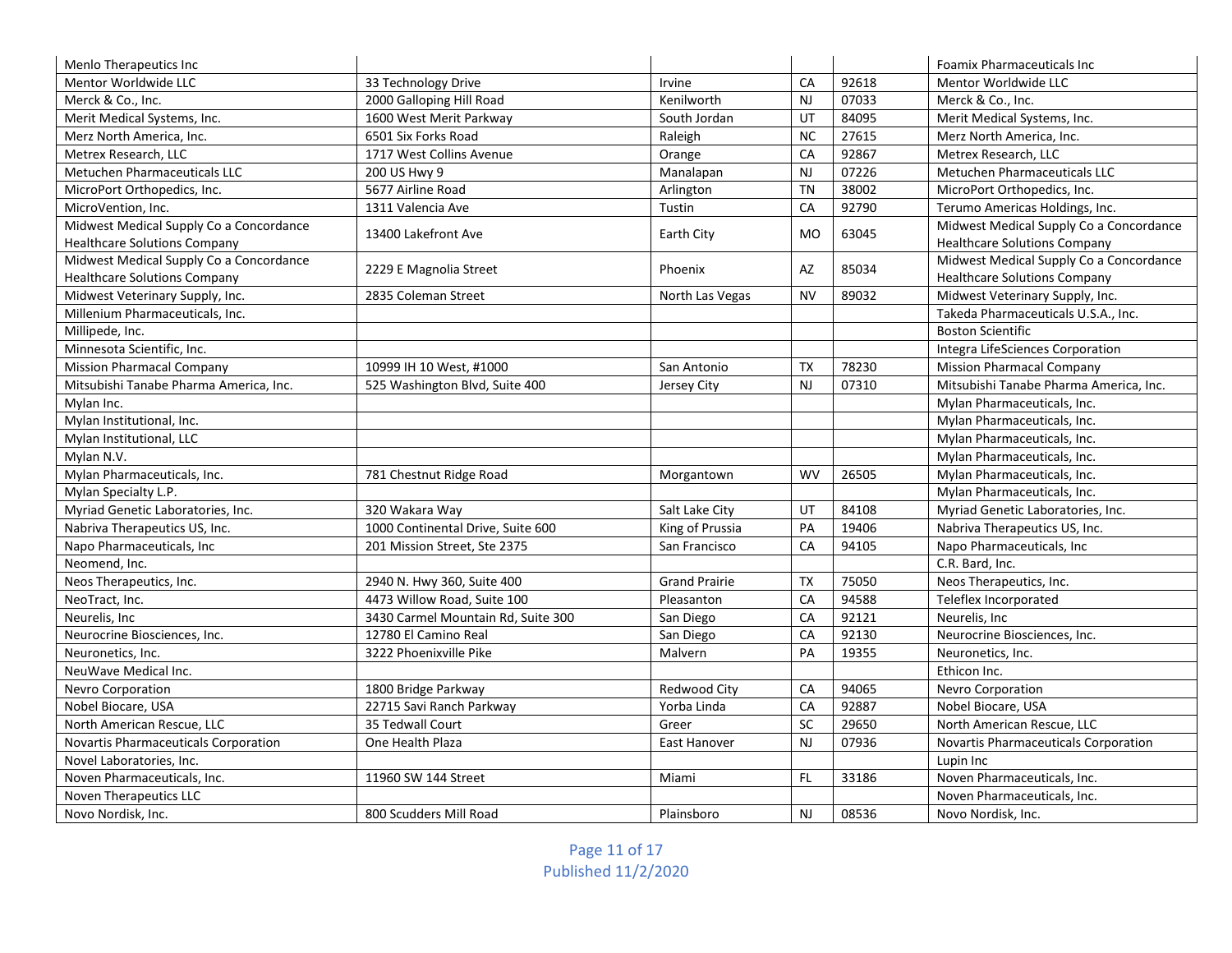| Novo Nordisk Pharma, Inc.              |                                              |                      |                |       | Novo Nordisk, Inc.                                    |
|----------------------------------------|----------------------------------------------|----------------------|----------------|-------|-------------------------------------------------------|
| Novocure, Inc.                         | 195 Commerce Way                             | Portsmouth           | <b>NH</b>      | 03801 | Novocure, Inc.                                        |
| Nuvasive Specialized Orthopedics, Inc. |                                              |                      |                |       | NuVasive, Inc.                                        |
|                                        | 7475 Lusk Boulevard                          | San Diego            | CA             | 92121 | NuVasive, Inc.                                        |
| NxStage Medical, Inc.                  | 350 Merrimack Street                         | Lawrence             | MA             | 01843 | NxStage Medical, Inc.                                 |
| Oceanside Pharmaceuticals, Inc.        |                                              |                      |                |       | Bausch Health US, Inc.                                |
| OEC Medical Systems, Inc.              |                                              |                      |                |       | <b>GE Healthcare</b>                                  |
| Olympus America, Inc.                  | 3500 Corporate Parkway                       | <b>Center Valley</b> | PA             | 18034 | Olympus Corporation of the Americas                   |
| Olympus Corporation of the Americas    | 3500 Corporate Parkway                       | Center Valley        | PA             | 18034 | Olympus Corporation of the Americas                   |
| <b>Omeros Corporation</b>              | 201 Elliott Avenue West                      | Seattle              | <b>WA</b>      | 98119 | <b>Omeros Corporation</b>                             |
| Ony Biotech, Inc                       | 1576 Sweet Home Road                         | Amherst              | <b>NY</b>      | 14228 | Ony Biotech, Inc                                      |
| Optinose US, Inc.                      | 1020 Stony Hill Road, Suite 300              | Yardley              | PA             | 19067 | Optinose US, Inc.                                     |
| OraPharma, Inc.                        |                                              |                      |                |       | Bausch Health US, Inc.                                |
| Orexo, US, Inc                         | 150 Headquarters Plaza, East Tower 5th Floor | Morristown           | N <sub>J</sub> | 07960 | Orexo, US, Inc                                        |
| Ormco Corporation                      | 1717 West Collins Avenue                     | Orange               | CA             | 92867 | Ormco Corporation                                     |
| Ortho-Clinical Diagnostics, Inc        | 1001 US Route 202 North                      | Raritan              | <b>NJ</b>      | 08869 | Ortho-Clinical Diagnostics, Inc                       |
| Ortho Organizers, Inc.                 | 1822 Aston Ave                               | Carlsbad             | CA             | 92008 | Ortho Organizers, Inc.                                |
| Ortho Technology. Inc.                 | 4614 Pet Lane SuiteD-101                     | Lutz                 | FL.            | 33559 | Ortho Organizers, Inc.                                |
| Ortho2 LLC                             | 1107 Buckeye Avenue                          | Ames                 | low<br>a       | 50010 | Ortho2 LLC                                            |
| Orthofix Inc.                          | 3451 Plano Parkway                           | Lewisville           | <b>TX</b>      | 75056 | Orthofix Inc.                                         |
| OrthogenRx Inc.                        | 2005 South Easton Road, Suite 207            | Doylestown           | PA             | 18901 | OrthogenRx Inc.                                       |
| OsteoMed LLC                           | 3885 Arapaho Rd.                             | Addison              | <b>TX</b>      | 75001 | OsteoMed LLC                                          |
| Otsuka America Pharmaceutical, Inc.    | 2440 Research Blvd.                          | Rockville            | <b>MD</b>      | 20850 | Otsuka America Pharmaceutical, Inc.                   |
| Pacira Pharmaceuticals, Inc.           | 5 Sylvan Way, Suite 300                      | Parsippany           | <b>NJ</b>      | 07054 | Pacira Pharmaceuticals, Inc.                          |
| Pacira CryoTech, Inc.                  | 46400 Fremont Blvd                           | Fremont              | CA             | 94538 | Pacira CryoTech, Inc.                                 |
| Par Pharmaceutical                     | 6 Ram Ridge Road                             | Chestnut Ridge       | <b>NY</b>      | 10977 | Par Pharmaceutical                                    |
| Paratek Pharmaceuticals, Inc           | 75 Park Plaza, 4th floor                     | <b>Boston</b>        | MA             | 02116 | Paratek Pharmaceuticals, Inc.                         |
| Partner Therapeutics, Inc.             | 19 Muzzey Street, Suite 105                  | Lexington            | MA             | 02421 | Partner Therapeutics, Inc                             |
| Patriot Pharmaceuticals, LLC           |                                              |                      |                |       | Johnson & Johnson Pharmaceutical<br><b>Affiliates</b> |

Page 12 of 17 Published 11/2/2020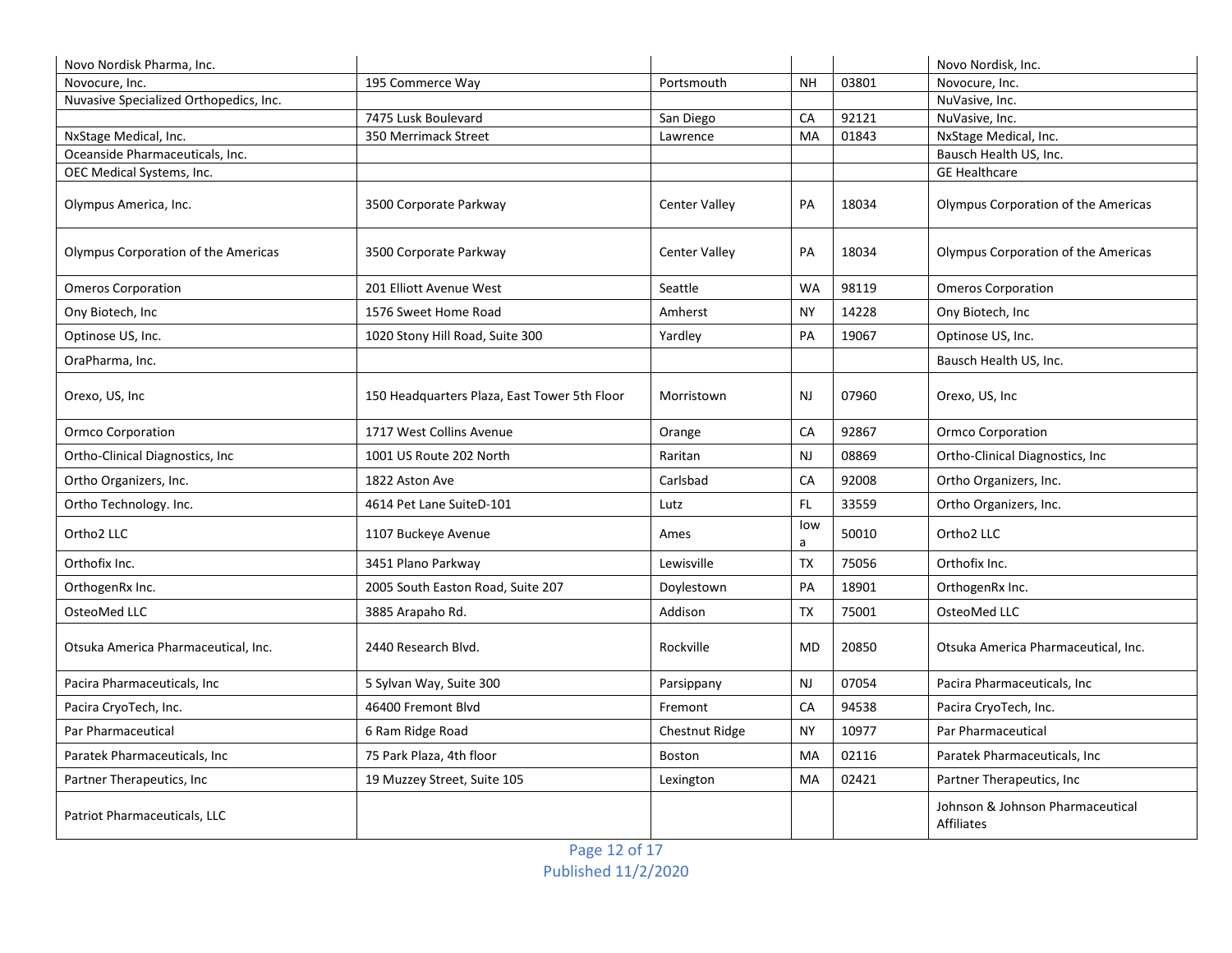| <b>PD-Rx Pharmaceuticals</b>                                                           | 727 N. Ann Arbor                       | Oklahoma City    | OK        | 73127 | <b>PD-Rx Pharmaceuticals</b>                                     |
|----------------------------------------------------------------------------------------|----------------------------------------|------------------|-----------|-------|------------------------------------------------------------------|
| Penumbra, Inc.                                                                         | One Penumbra Place                     | Alameda          | CA        | 94502 | Penumbra, Inc.                                                   |
| Peter Brasseler Holdings, LLC                                                          | One Brasseler Blvd                     | Savannah         | GA        | 31419 | Peter Brasseler Holdings, LLC                                    |
| PETNET Solutions Inc.                                                                  |                                        |                  |           |       | Siemens Medical Solutions USA, Inc.                              |
| Pfizer Consumer Healthcare                                                             | 5 Geralda Farms                        | Madison          | <b>NJ</b> | 07940 | Pfizer, Inc.                                                     |
| Pfizer, Inc.                                                                           | 235 East 42nd Street                   | New York         | <b>NY</b> | 10017 | Pfizer, Inc.                                                     |
| Pharmacyclics, LLC                                                                     | 995 East Argues Avenue                 | Sunnyvale        | CA        | 94085 | Pharmacyclics, LLC                                               |
| PharMEDium Healthcare Corp.                                                            |                                        |                  |           |       | AmerisourceBergen Corporation                                    |
| Pharming Healthcare, Inc.                                                              | 685 Route 202/206 Ste 202              | Bridgewater      | NJ        | 08807 | Pharming Healthcare, Inc.                                        |
| PharmIngen                                                                             |                                        |                  |           |       | Becton Dickinson and Company                                     |
| Philips Healthcare, a Division of Philips North<br>America Corp.                       | 222 Jacobs Street, 3rd Floor           | Cambridge        | MA        | 02141 | Philips Healthcare, a Division of Philips<br>North America Corp. |
| Precise Dental Products, Ltd. And other<br>companies that sells Integra Products in NV |                                        |                  |           |       | Integra LifeSciences Corporation                                 |
| Precision Dermatology, Inc.                                                            |                                        |                  |           |       | Bausch Health US, Inc.                                           |
| Professional Hospital Supply (PHS)                                                     |                                        |                  |           |       | Medline Industries, Inc.                                         |
| Promius Pharma, LLC                                                                    |                                        |                  |           |       | Dr. Reddy's Laboratories, Inc.                                   |
| PTC Therapeutics, Inc.                                                                 | 100 Corporate Court                    | South Plainfield | <b>NJ</b> | 07080 | PTC Therapeutics, Inc.                                           |
| Puma Biotechnology, Inc.                                                               | 10880 Wilshire Boulevard, Suite 2150   | Los Angeles      | CA        | 90024 | Puma Biotechnology, Inc.                                         |
| Purdue Pharma LP                                                                       | One Stamford Forum / 201 Tresser Blvd. | Stamford         | <b>CT</b> | 06901 | Purdue Pharma LP                                                 |
| QK Healthcare, Inc.                                                                    | 35 Sawgrass Drive                      | Bellport         | <b>NY</b> | 11713 | QK Healthcare, Inc.                                              |
| Radiometer America, Inc.                                                               | 250 S. Kraemer Blvd.                   | <b>Brea</b>      | CA        | 92821 | Radiometer America, Inc.                                         |
| Radius Health Inc                                                                      | 950 Winter Street                      | Waltham          | MA        | 02451 | Radius Health Inc                                                |
| Regeneron Healthcare Solutions, Inc.                                                   |                                        |                  |           |       | Regeneron Pharmaceuticals, Inc.                                  |
| Regeneron Pharmaceuticals, Inc.                                                        | 777 Old Saw Mill River Rd.             | Tarrytown        | <b>NY</b> | 10591 | Regeneron Pharmaceuticals, Inc.                                  |
| Relypsa, Inc.                                                                          | 100 Cardinal Way                       | Redwood City     | CA        | 94063 | Relypsa, Inc.                                                    |
| Retrophin, Inc.                                                                        | 3721 Valley Centre Dr., Suite 200      | San Diego        | CA        | 92130 | Retrophin, Inc.                                                  |
| Rhodes Pharmaceuticals LP                                                              | 498 Washington Street                  | Coventry         | RI        | 02816 | <b>Rhodes Pharmaceuticals LP</b>                                 |
| Roche Diabetes Care, Inc.                                                              |                                        | Indianapolis     | IN        |       | Roche Diagnostics Corporation                                    |
| Roche Diagnostics Corporation                                                          | 9115 Hague Road                        | Indianapolis     | IN        | 46250 | Roche Diagnostics Corporation                                    |
| Roche Diagnostics Operations, Inc                                                      |                                        | Indianapolis     | IN        |       | Roche Diagnostics Corporation                                    |
| Roche Health Solutions, Inc.                                                           |                                        | Indianapolis     | IN        |       | Roche Diagnostics Corporation                                    |
| Roche Molecular Systems, Inc.                                                          | 4300 Hacienda Drive                    | Pleasanton       | CA        | 94588 | Roche Molecular Systems, Inc.                                    |
| Roche Sequencing Solutions, Inc.                                                       |                                        |                  |           |       | Roche Molecular Systems, Inc.                                    |
| Rochester Medical Corporation                                                          |                                        |                  |           |       | C.R. Bard, Inc.                                                  |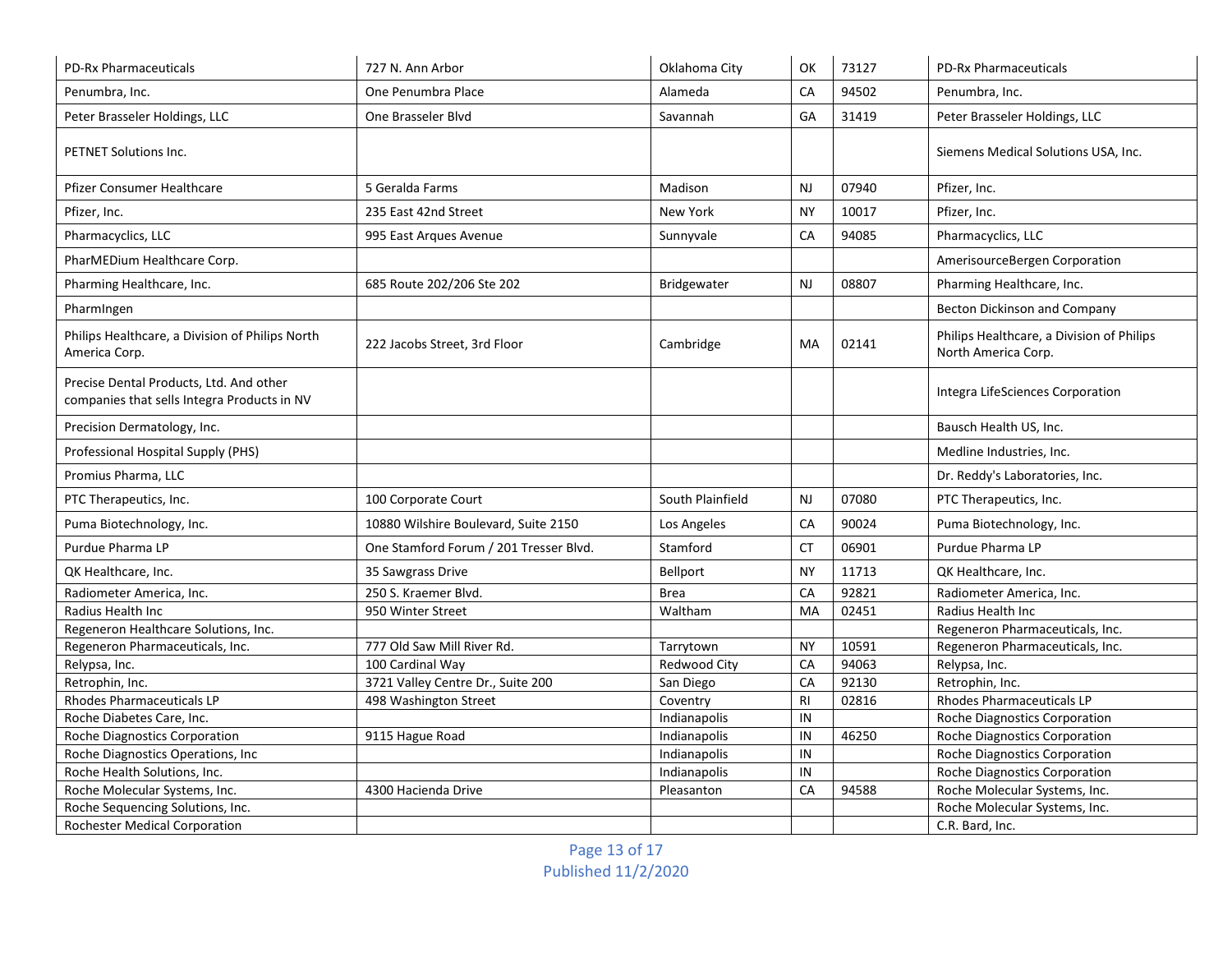| Rockwell Medical, Inc.               | 411 Hackensack Avenue, Suite 501                       | Hackensack          | <b>NJ</b> | 07601 | Rockwell Medical, Inc.              |
|--------------------------------------|--------------------------------------------------------|---------------------|-----------|-------|-------------------------------------|
|                                      |                                                        |                     |           |       | McKesson Corporation and applicable |
| RxC Acquisition Company (Pharmacy)   |                                                        |                     |           |       | entities                            |
| RxCrossroads 3PL LLC (wholesale)     |                                                        |                     |           |       | McKesson Corporation and applicable |
|                                      |                                                        |                     |           |       | entities                            |
| Sage Therapeutics, Inc.              | 215 First Street                                       | Cambridge           | MA        | 02142 | Sage Therapeutics, Inc.             |
| Sagent Pharmaceuticals, Inc.         | 1901 N. Roselle Road, Suite 450                        | Schaumburg          | IL.       | 60195 | Sagent Pharmaceuticals, Inc.        |
| Salix Pharmaceuticals, Inc.          |                                                        |                     |           |       | Bausch Health US, LLC               |
| Salix Pharmaceuticals, Ltd.          |                                                        |                     |           |       | Bausch Health US, Inc.              |
| Sandoz, Inc.                         | 100 College Road West                                  | Princeton           | <b>NJ</b> | 08540 | Sandoz, Inc.                        |
| Sanofi US                            | 55 Corporate Drive                                     | Bridgewater         | <b>NJ</b> | 08807 | Sanofi US                           |
| Santarus, Inc.                       |                                                        |                     |           |       | Bausch Health US, LLC               |
| Saol Therapeutics, Inc.              | 1000 Holcomb Woods Parkway, Suite 270                  | Roswell             | GA        | 30076 | Saol Therapeutics, Inc.             |
| Sarepta Therapeutics, Inc.           | 215 First Street                                       | Cambridge           | MA        | 02142 | Sarepta Therapeutics, Inc.          |
| Schleifring Medical Systems, LLC     |                                                        |                     |           |       | <b>GE Healthcare</b>                |
|                                      |                                                        |                     |           |       | McKesson Corporation and applicable |
| ScriptHero Pharmacy LLC (Pharmacy)   |                                                        |                     |           |       | entities                            |
| SeaSpine Holdings Corporation        | 5770 Armada Drive                                      | Carlsbad            | CA        | 92008 | SeaSpine Holdings Corporation       |
| SeaSpine Orthopedics Corp            |                                                        |                     |           |       | SeaSpine Holdings Corporation       |
| SeaSpine Sales LLC                   |                                                        |                     |           |       | SeaSpine Holdings Corporation       |
| SeaSpine, Inc.                       |                                                        |                     |           |       | SeaSpine Holdings Corporation       |
| Seatte Genetics, Inc.                | 21823 30th Drive Southeast                             | <b>Bothell</b>      | <b>WA</b> | 98021 | Seatte Genetics, Inc.               |
| Sebela Pharmaceuticals, Inc.         | 645 Hembree Parkway, Suite I                           | Roswell             | GA        | 30076 | Sebela Pharmaceuticals, Inc.        |
| SenoRx, Inc.                         |                                                        |                     |           |       | C.R. Bard, Inc.                     |
| Septodont                            | 205 Granite Run Drive, Suite 150                       | Lancaster           | PA        | 17601 | Septodont                           |
| Segirus, Inc.                        | Holly Springs Business Park, 475 Green Oaks<br>Parkway | <b>Holly Spring</b> | <b>NC</b> | 27540 | Segirus, Inc.                       |
| Servier Pharmaceuticals LLC          | 200 Pier 4 Blvd                                        | Boston              | MA        | 02210 | Servier Pharmaceuticals LLC         |
| Shire North American Group, Inc.     | 300 Shire Way                                          | Lexington           | MA        | 02142 | Shire North American Group, Inc.    |
| Shionogi Inc.                        | 300 Campus Drive                                       | Florham Park        | <b>NJ</b> | 07932 | Shionogi Inc.                       |
| SI-Bone, Inc                         | 471 El Camino Real, Ste 101                            | Santa CLara         | CA        | 95050 | SI-Bone, Inc                        |
| Siemens Healthcare Diagnostics, Inc. |                                                        |                     |           |       | Siemens Medical Solutions USA, Inc. |
| Siemens Medical Solutions USA, Inc.  | 40 Liberty Blvd                                        | Malvern             | PA        | 19355 | Siemens Medical Solutions USA, Inc. |
| Skeletal Kinetics LLC.               |                                                        |                     |           |       | Osteomed LLC                        |
| Smith & Nephew, Inc.                 | 7135 Goodlett Farms Parkway                            | Cordova             | <b>TN</b> | 38016 | Smith & Nephew, Inc.                |
| Smiths Medical ASD, Inc.             | 10 Bowman Drive                                        | Keene               | <b>NH</b> | 03431 | Smiths Medical ASD, Inc.            |
| Smiths Medical ASD, Inc.             | 201 West Queen Street                                  | Southington         | <b>CT</b> | 06489 | Smiths Medical ASD, Inc.            |
| Smiths Medical ASD, Inc.             | 3350 Granada Avenue N., Suite 100                      | Oakdale             | <b>MN</b> | 55128 | Smiths Medical ASD, Inc.            |
| Smiths Medical ASD, Inc.             | 5700 West 23rd Avenue                                  | Gary                | IN        | 46406 | Smiths Medical ASD, Inc.            |
| Smiths Medical ASD, Inc.             | 6000 Nathan Lane North                                 | Plymouth            | MN        | 55442 | Smiths Medical ASD, Inc.            |
| Smiths Medical ASD, Inc.             | 6250 Shier Rings Road                                  | Dublin              | OH        | 43016 | Smiths Medical ASD, Inc.            |
| Smiths Medical ASD, Inc.             | 9124 Polk Lane, Suite 101                              | Olive Branch        | <b>MS</b> | 38654 | Smiths Medical ASD, Inc.            |
| Sobi, Inc.                           | 890 Winter Street                                      | Waltham             | MA        | 02451 | Sobi, Inc.                          |

Page 14 of 17 Published 11/2/2020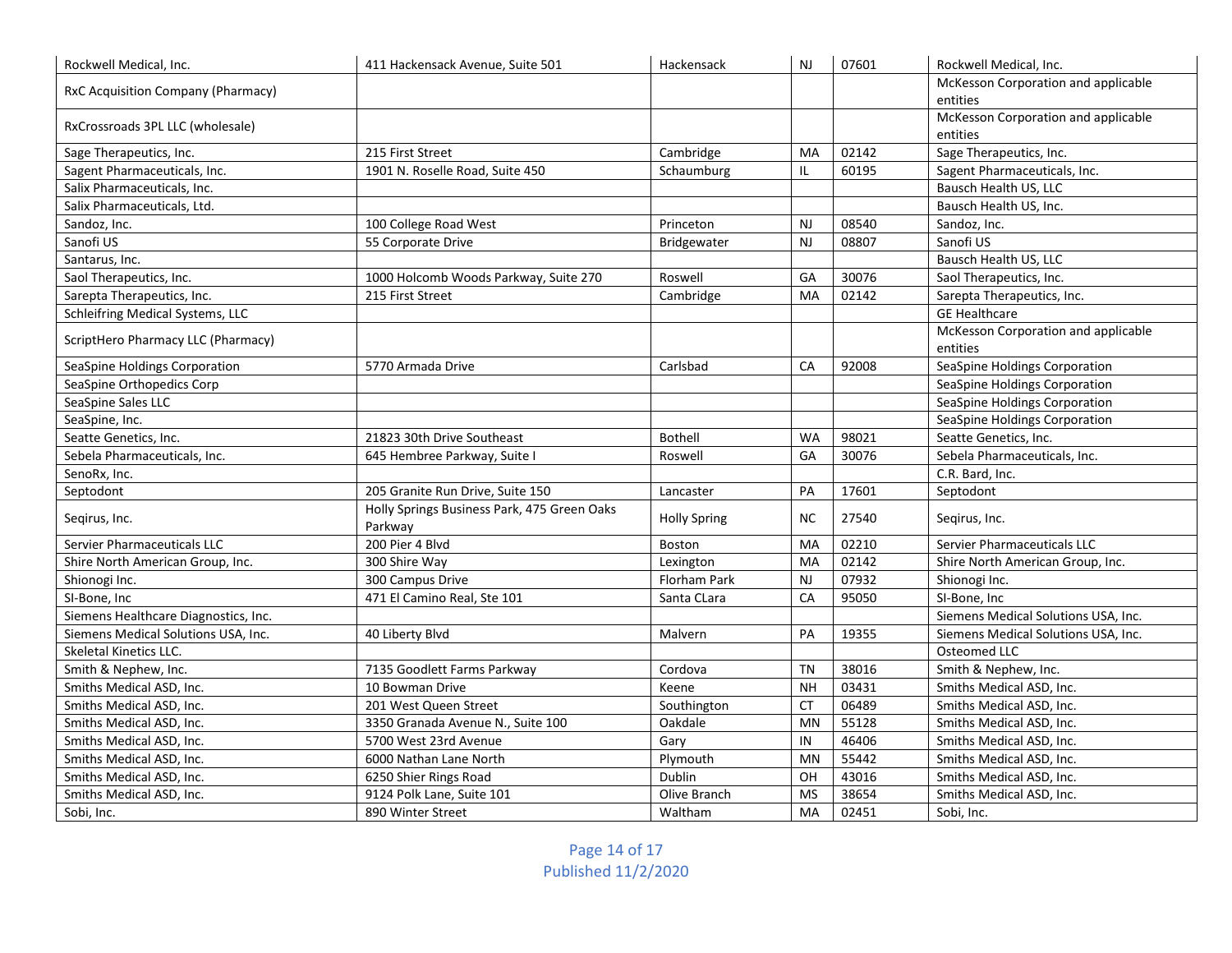| Solstice Neurosciences, LLC                      | 4010 Dupont Circle, Suite L-07       | Louisville          | KY        | 40207 | US WorldMeds, LLC                      |
|--------------------------------------------------|--------------------------------------|---------------------|-----------|-------|----------------------------------------|
| Solta Medical, Inc.                              |                                      |                     |           |       | Bausch Health US, Inc.                 |
| Southern Anesthesia and Surgical, Inc.           | 1155 South Rock Blvd, Suite 460      | Reno                | <b>NV</b> | 89502 | Southern Anesthesia and Surgical, Inc. |
| Southern Anesthesia and Surgical, Inc.           | 2308 N. Sweetgum Ave                 | <b>Broken Arrow</b> | OK        | 74012 | Southern Anesthesia and Surgical, Inc. |
| Southern Anesthesia and Surgical, Inc.           | One Southern Ct.                     | West Columbia       | <b>SC</b> | 29169 | Southern Anesthesia and Surgical, Inc. |
| Southern Implants North America, Inc.            | 225 Chimney Corner Lane, Suite 3011  | Jupiter             | FL.       | 33458 | Southern Implants North America, Inc.  |
| Spark Therapeutics, Inc.                         | 3737 Market Street, Suite 1300       | Philadelphia        | PA        | 19104 | Spark Therapeutics, Inc.               |
| SpecGx LLC                                       |                                      |                     |           |       | Mallinckrodt Pharmaceuticals, Inc.     |
| Spiration, Inc., dba Olympus Respiratory America | 6675 185th Avenue N.E.               | Redmond             | <b>WA</b> | 98052 | Olympus Corporation of the Americas    |
| Spring BioScience Corporation                    |                                      |                     |           |       | Roche Molecular Systems, Inc.          |
| SPS Medical Supply Corp                          |                                      |                     |           |       | Cantel Medical Corp.                   |
| ST Shared Services LLC                           |                                      |                     |           |       | Mallinckrodt Pharmaceuticals, Inc.     |
| Stemline Therapeutics Inc.                       | 750 Lexington Avenue, 11th Floor     | New York            | <b>NY</b> | 10011 | Stemline Therapeutics Inc.             |
| SterilMed, Inc.                                  | 5010 Cheshire Parkway North, Suite 2 | Plymouth            | MN        | 55446 | Ethicon Inc.                           |
| Sun Pharmaceutical Industries, Inc.              | 2 Independence Way                   | Princeton           | <b>NJ</b> | 08540 | Sun Pharmaceutical Industries, Inc.    |
| Sunovion Pharmaceuticals, Inc.                   | 84 Waterford Drive                   | Marlborough         | MA        | 01752 | Sunovion Pharmaceuticals, Inc.         |
| Synergetics IP, Inc.                             |                                      |                     |           |       | Bausch Health US, Inc.                 |
| Synergetics, Inc.                                |                                      |                     |           |       | Bausch Health US, Inc.                 |
| Synthes USA Products, LLC                        |                                      |                     |           |       | DePuy Synthes, Inc.                    |
| Tactile Systems Technology, Inc.                 | 3701 Wayzala Blvd, Suite 300         | Minneapolis         | MN        | 55416 | Tactile Systems Technology, Inc.       |
| Taiho Oncology, Inc.                             | 101 Carnegie Center, Suite 101       | Princeton           | <b>NJ</b> | 08540 | Taiho Oncology, Inc.                   |
| Takeda Pharmaceuticals America, Inc.             |                                      |                     |           |       | Takeda Pharmaceuticals U.S.A., Inc.    |
| Takeda Pharmaceuticals U.S.A., Inc.              | 95 Hayden Avenue                     | Lexington           | MA        | 02421 | Takeda Pharmaceuticals U.S.A., Inc.    |
| Tandem Diabetes Care, Inc.                       | 11075 Roselle Street                 | San Diego           | CA        | 92121 | Tandem Diabetes Care, Inc.             |
| TandemLife (Cardiac Assist)                      |                                      |                     |           |       | LivaNova USA, Inc.                     |
| Tear Science, Inc.                               |                                      |                     |           |       | Johnson & Johnson Surgical Vision      |
| TEI Biosciences, Inc.                            |                                      |                     |           |       | Integra LifeSciences Corporation       |
| TEI Medical, Inc.                                |                                      |                     |           |       | Integra LifeSciences Corporation       |
| Teleflex Incorporated                            | 550 Swedesford Road #400             | Wayne               | PA        | 19087 | Teleflex Incorporated                  |
| <b>Teleflex LLC</b>                              |                                      |                     |           |       | Teleflex Incorporated                  |
| Teleflex Medical Incorporated                    |                                      |                     |           |       | Teleflex Incorporated                  |
| TerSera Therapeutics, LLC                        | 520 Lake Cook Road, Suite 500        | Deerfield           | IL        | 60015 | TerSera Therapeutics, LLC              |
| Terumo Americas Holdings, Inc.                   | 265 Davidson Avenue, Suite 320       | Somerset            | <b>NJ</b> | 08873 | Terumo Americas Holdings, Inc.         |
| Terumo BCT, Inc.                                 | 10811 W Collins Avenue               | Lakewood            | CO        | 80215 | Terumo BCT, Inc.                       |
| Terumo Cardiovascular Systems Corporation        | 6200 Jackson Road                    | Ann Arbor           | MI        | 48103 | Terumo Americas Holdings, Inc.         |
| Terumo Heart, Inc                                |                                      |                     |           |       | Terumo Americas Holdings, Inc.         |
| Terumo Latin America Corporation                 |                                      |                     |           |       | Terumo Americas Holdings, Inc.         |
| <b>Terumo Medical Corporation</b>                | 2101 Cottontail Lane                 | Somerset            | <b>NJ</b> | 08873 | Terumo Americas Holdings, Inc.         |
| Terumo Medical Innovation, Inc                   |                                      |                     |           |       | Terumo Americas Holdings, Inc.         |
| Tetraphase Pharmaceuticals, Inc                  | 480 Arsenal Way Ste 110              | Watertown           | MA        | 02472 | Tetraphase Pharmaceuticals, Inc.       |
| Teva Pharmaceuticals, Inc.                       | 145 Brandywine Parkway               | <b>West Chester</b> | PA        | 19380 | Teva Pharmaceuticals, Inc.             |
| Theken Spine, LLC                                |                                      |                     |           |       | SeaSpine Holdings Corporation          |
| TheraCom, LLC                                    |                                      |                     |           |       | AmerisourceBergen Corporation          |

Page 15 of 17 Published 11/2/2020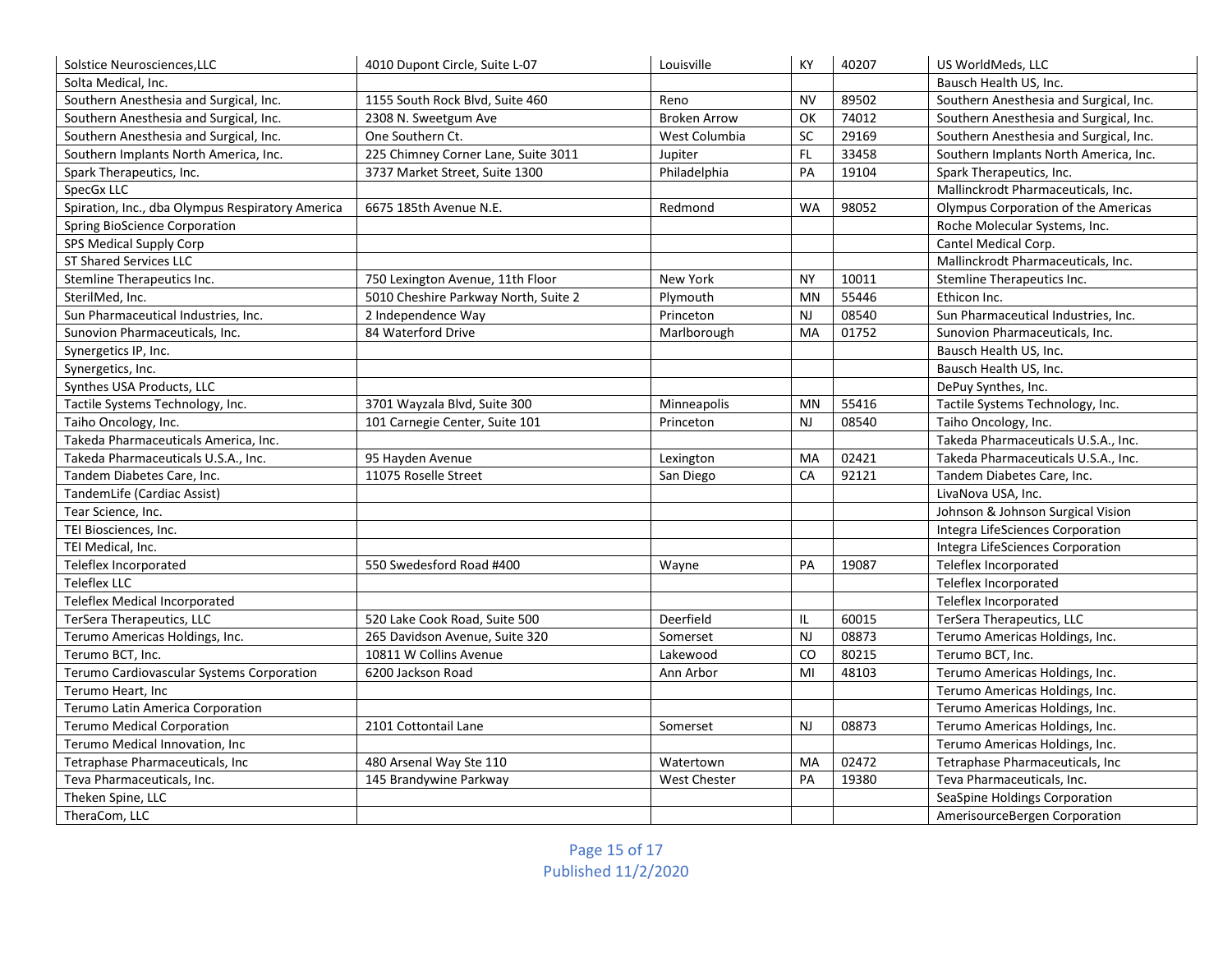| Therakos, Inc                            | 1001 US Route 202                      | Raritan                   | <b>NJ</b>  | 08869          | Mallinckrodt Pharmaceuticals, Inc.  |
|------------------------------------------|----------------------------------------|---------------------------|------------|----------------|-------------------------------------|
| TherapeuticsMD                           | 951 Yamato Road, Suite 220             | <b>Boca Raton</b>         | FL         | 33431          | TherapeuticsMD                      |
| Theratechnologies, Inc.                  | 2015 Peel Street, 11th Floor           | Montreal, Quebec          | Can<br>ada | <b>H3A 1T8</b> | Theratechnologies, Inc.             |
| <b>Titan Pharmaceuticals</b>             | 400 Oster Point Blvd Ste 505           | San Francisco             | CA         | 94080          | <b>Titan Pharmaceuticals</b>        |
| Tolmar Pharmaceuticals, Inc.             | 485 W. Half Day Road, Suite 400        | <b>Buffalo Grove</b>      | IL.        | 60089          | Tolmar Pharmaceuticals, Inc.        |
| Torax Medical, Inc.                      |                                        |                           |            |                | Ethicon Inc.                        |
| TriPath Imaging. Inc.                    |                                        |                           |            |                | <b>Becton Dickinson and Company</b> |
| <b>Trisalus Life Science</b>             | 6272 West 91st Avenue                  | Westminister              | CO         | 80031          | <b>Trisalus Life Science</b>        |
| UCB BioSciences, Inc.                    |                                        |                           |            |                | UCB, Inc.                           |
| UCB, Inc.                                | 1950 Lake Park Drive                   | Smyra                     | GA         | 30080          | UCB, Inc.                           |
| Unilens Corp. USA                        |                                        |                           |            |                | Bausch Health US, Inc.              |
| Unilens Vision Sciences Inc.             |                                        |                           |            |                | Bausch Health US, Inc.              |
| Upsher-Smith Laboratories, LLC           | 6701 Evenstad Drive                    | Maple Grove               | <b>MN</b>  | 55369          | Upsher-Smith Laboratories, LLC      |
| US WorldMeds, LLC                        | 4441 Springdale Road                   | Louisville                | KY         | 40202          | US WorldMeds, LLC                   |
| USA Instruments, Inc.                    |                                        |                           |            |                | <b>GE Healthcare</b>                |
| Vanda Pharmaceuticals, Inc.              | 2200 Pennsylvania Ave, NW, Suite 300-E | Washington                | DC         | 20037          | Vanda Pharmaceuticals, Inc.         |
| Vapotherm, Inc.                          | 100 Domain Drive                       | Exeter                    | <b>NH</b>  | 03833          | Vapotherm, Inc.                     |
| Varian Medical Systems, Inc.             | 3100 Hansen Way                        | Palo Alto                 | CA         | 94304          | Varian Medical Systems, Inc.        |
| Vascular Solutions, Inc.                 | 6464 Sycamore Court                    | Maple Grove               | MN         | 55360          | Teleflex Incorporated               |
| Veloxis Pharmaceuticals, Inc.            | 1001 Winstead Drive, Suite 310         | Cary                      | <b>NC</b>  | 27513          | Veloxis Pharmaceuticals, Inc.       |
| Ventana Medical Systems, Inc.            |                                        |                           |            |                | Roche Molecular Systems, Inc.       |
| Verastem, Inc                            | 117 Kendrick Street, Suite 500         | Needham                   | MA         | 02494          | Verastem, Inc                       |
| Vertex Pharmaceuticals, Inc.             | 50 Northern Ave.                       | Boston                    | MA         | 02210          | Vertex Pharmaceuticals, Inc.        |
| Vertiflex, Inc.                          |                                        |                           |            |                | <b>Boston Scientific</b>            |
| Vertos Medical Inc.                      | 95 Enterprise, Suite 325               | Aliso Viejo               | CA         | 92656          | Vertos Medical Inc.                 |
| ViewRay, Inc.                            | 815 E Middlefield Road                 | <b>Mountain View</b>      | CA         | 94043          | ViewRay, Inc.                       |
| ViewRay GMBH                             |                                        |                           |            |                | ViewRay, Inc.                       |
| ViewRay Technologies, Inc.               |                                        |                           |            |                | ViewRay, Inc.                       |
| ViiV Healthcare Company                  | <b>Five Moore Drive</b>                | Research Triangle<br>Park | <b>NC</b>  | 27709          | ViiV Healthcare Company             |
| VisionCare Devices, Inc.                 |                                        |                           |            |                | Bausch Health US, Inc.              |
| Voalte, Inc.                             |                                        |                           |            |                | Hill-Rom Holdings, Inc.             |
| <b>VRX Holdco LLC</b>                    |                                        |                           |            |                | Bausch Health US, Inc.              |
| Vyera Pharmaceuticals, LLC               | 600 Third Avenue, 10th Floor           | New York                  | <b>NY</b>  | 10016          | Vyera Pharmaceuticals, LLC          |
| Welch Allen Coope Holdings, LLC          |                                        |                           |            |                | Hill-Rom Holdings, Inc.             |
| Welch Allen CV Holdings, LLC             |                                        |                           |            |                | Hill-Rom Holdings, Inc.             |
| Welch Allyn Protocol, Inc.               |                                        |                           |            |                | Hill-Rom Holdings, Inc.             |
| Welch Allyn Real Estate Holdings, LLC    |                                        |                           |            |                | Hill-Rom Holdings, Inc.             |
| Welch Allyn, Inc.                        |                                        |                           |            |                | Hill-Rom Holdings, Inc.             |
| Welch Allen International Holdings, Inc. |                                        |                           |            |                | Hill-Rom Holdings, Inc.             |
| Welch Allen International Ventures, Inc. |                                        |                           |            |                | Hill-Rom Holdings, Inc.             |
| Welch Allen Maquila Holdings, LLC        |                                        |                           |            |                | Hill-Rom Holdings, Inc.             |

Page 16 of 17 Published 11/2/2020